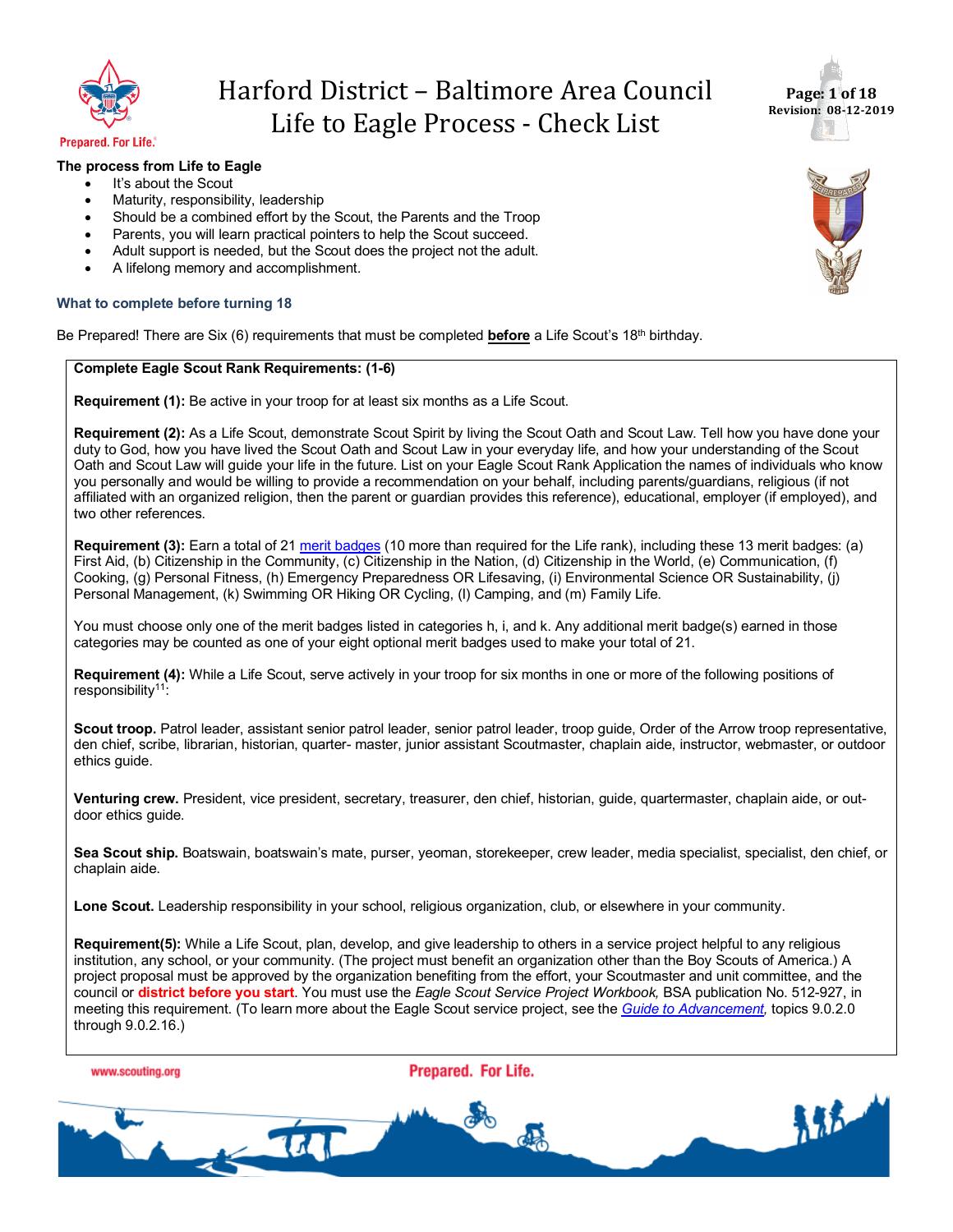



**Requirement (6):** While a Life Scout, participate in a Scoutmaster conference.

In preparation for your board of review, prepare and attach to your Eagle Scout Rank Application a statement of your ambitions and life purpose and a listing of positions held in your religious institution, school, camp, community, or other organizations, during which you demonstrated leadership skills. Include honors and awards received during this service.

**Requirement 7:** Successfully complete your board of review for the Eagle Scout rank.<sup>12</sup> (This requirement may be met after age 18, in accordance with *Guide to Advancement* **topic 8.0.3.1.13**).

**Notes:** For Venturers working on Scouts BSA requirements, replace "troop" with "crew" and "Scoutmaster" with "crew Advisor." For Sea Scouts working on Scouts BSA requirements, replace "troop" with "ship" and "Scoutmaster" with "Skipper."

11Assistant patrol leader and bugler are not approved positions of responsibility for the Eagle Scout rank. Likewise, a Scoutmasterapproved leadership project shall not be used in lieu of serving in a position of responsibility.

### 12APPEALS AND EXTENSIONS

If a Scout believes all requirements for the Eagle Scout rank have been completed but a board of review is denied, the Scout may request a board of review under disputed circumstances in accordance with *Guide to Advancement* topic 8.0.3.2.

If the board of review does not approve the Scout's advancement, the decision may be appealed in accordance with *Guide to Advancement* topic 8.0.4.0.

A Scout who foresees that, due to no fault or choice of their own, it will not be possible to complete the Eagle Scout rank requirements before age 18 may apply for a limited time extension in accordance with *Guide to Advancement* topic 9.0.4.0. These are rarely granted and reserved only for work on Eagle.

### 13AGE REQUIREMENT ELIGIBILITY

Merit badges, badges of rank, and Eagle Palms may be earned by a registered Scout or a qualified Venturer or Sea Scout. Scouts may earn these awards until their 18th birthday. Any Venturer or Sea Scout who has achieved the First Class rank as a Scout in a troop or as a Lone Scout may continue working up to their 18th birthday toward the Star, Life, and Eagle Scout ranks and Eagle Palms.

An Eagle Scout board of review may occur, without special approval, within three months after the 18th birthday. Local councils must preapprove those held three to six months afterward. To initiate approval, the candidate, the candidate's parent or guardian, the unit leader, or a unit committee member attaches to the application a statement explaining the delay. **Consult the** *Guide to Advancement***, topic 8.0.3.1, in the case where a board of review is to be conducted more than six months after a candidate's 18th birthday.**

If you have a permanent physical or mental disability, or a disability expected to last more than two years or beyond age 18, you may become an Eagle Scout by qualifying for as many required merit badges as you can and qualifying for alternative merit badges for the rest. If you seek to become an Eagle Scout under this procedure, you must submit a special application to your local council service center. Your application must be approved by your council advancement committee **before you can work on alternative merit badges.**

A Scout, Venturer, or Sea Scout with a disability may also qualify to work toward rank advancement after reaching 18 years of age if the guidelines outlined in section 10 of the *Guide to Advancement* are met.

www.scouting.org

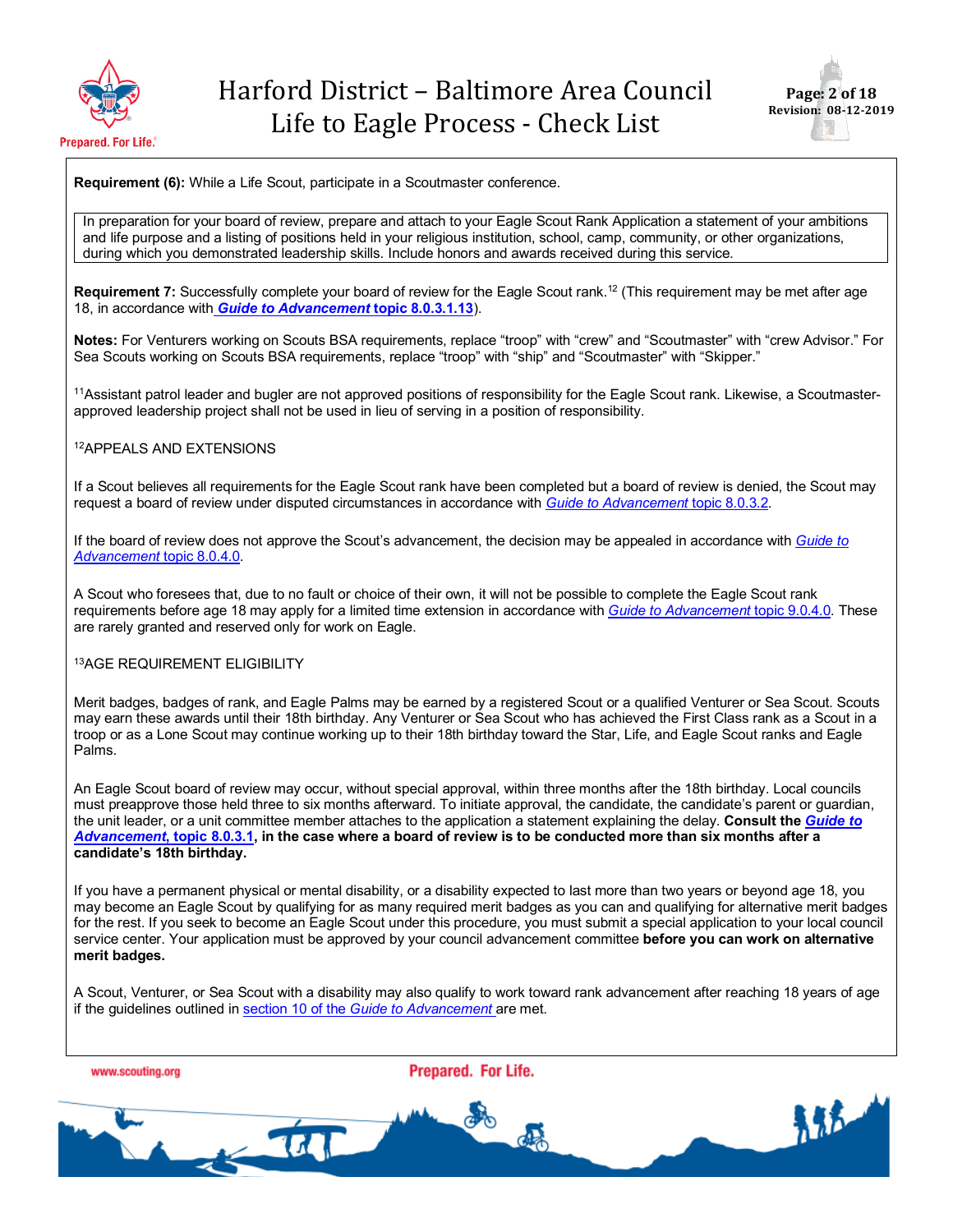



### **TIPS:**

- 1. Your board of review for life must be completed at least 6 months before your 18<sup>th</sup> birthday to satisfy requirements 1and 4.
- 2. Requirements 1-5 can be worked on simultaneously.
- 3. Requirement 6 must be completed BEFORE your 18<sup>th</sup> birthday.

### **Notices:**

- 1. This document may change without notice. It is the Scout's responsibility to check for updates on the Harford District's Advancement Team's web-site for updates. The revision date is clearly marked at the top of the document.
- 2. If you have any questions or find any type errors, omissions or corrections to this document, please contact:

Dave Bilger Harford District Advancement Chair e-mail: HarfordEagle@aol.com Mobile: (717) 873-3072

Or Jim Grant Harford District Chair e-Mail: jawigrant@gmail.com Mobile: (443) 271-3390

www.scouting.org

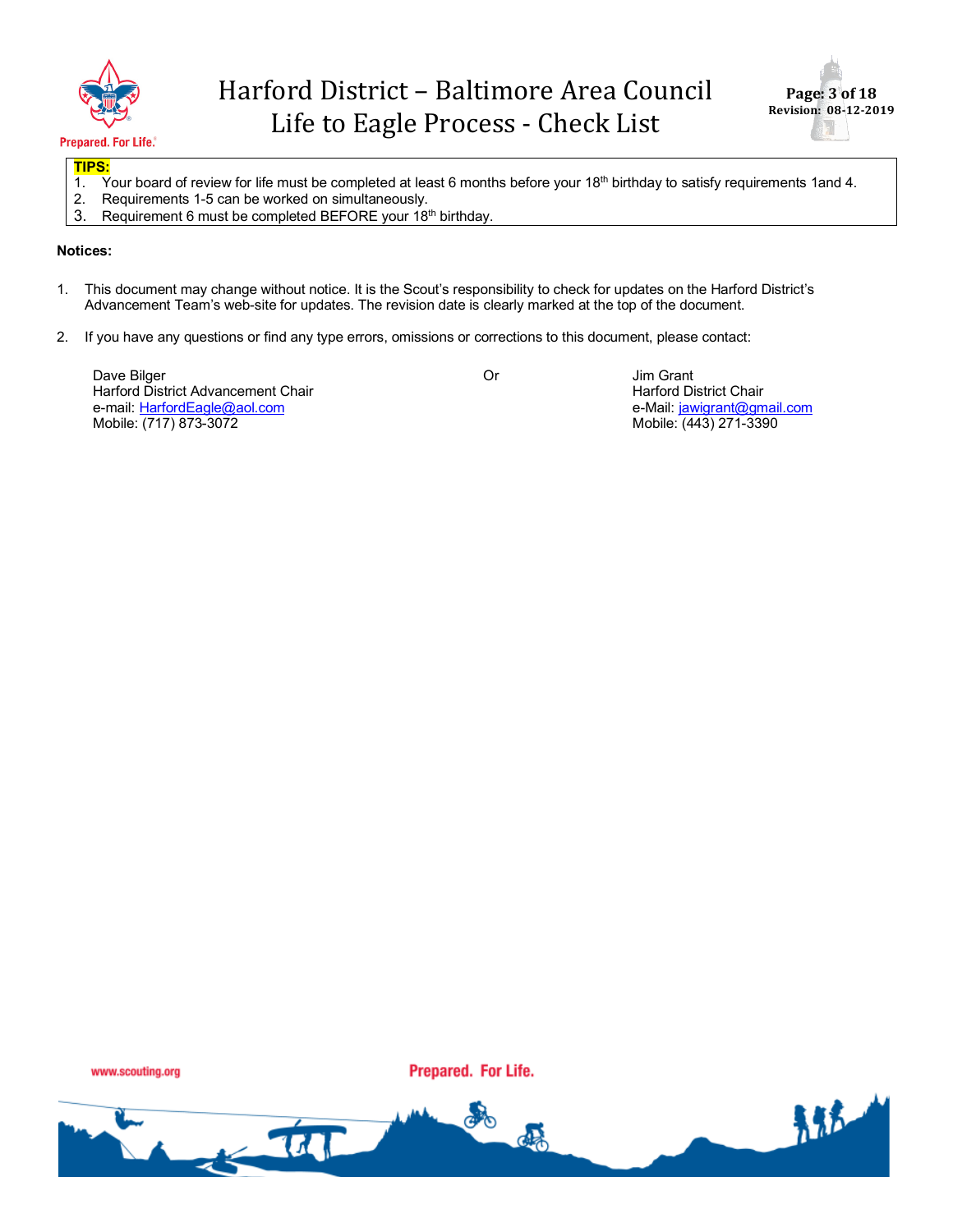



| <b>Step</b>    | Harford District - Life to Eagle - Process Step                                                                                                                                                                                                                                                                                                                                                                                                                                                                                                   |
|----------------|---------------------------------------------------------------------------------------------------------------------------------------------------------------------------------------------------------------------------------------------------------------------------------------------------------------------------------------------------------------------------------------------------------------------------------------------------------------------------------------------------------------------------------------------------|
| $\mathbf{1}$ . | <b>Attend the District's Life to Eagle Seminar:</b>                                                                                                                                                                                                                                                                                                                                                                                                                                                                                               |
|                | The Harford District schedules and performs the Life to Eagle seminar to assist Eagle Candidates obtain<br>information on the current process and changes to requirements twice per calendar year. Usually once in<br>March and once in October. Check the Harford District calendar for exact dates and location.                                                                                                                                                                                                                                |
|                | http://www.baltimorebsa.org/event/calendar/2411                                                                                                                                                                                                                                                                                                                                                                                                                                                                                                   |
|                | TIP: While this step is optional, the Harford District Advancement committee highly recommends attending<br>this seminar. Parents/Guardian, Project Coaches as well as Scouts should attend.                                                                                                                                                                                                                                                                                                                                                      |
| 2.             | <b>Complete Eagle Scout Rank Requirements: (1-4)</b>                                                                                                                                                                                                                                                                                                                                                                                                                                                                                              |
|                | <b>Requirement (1):</b> Be active in your troop for at least six months as a Life Scout.<br>Requirement (2): As a Life Scout, demonstrate Scout Spirit by living the Scout Oath and Scout Law.<br>Requirement (3): Earn a total of 21 merit badges.<br>Requirement (4): While a Life Scout, serve actively in your troop for six months in an approved position of responsibility                                                                                                                                                                 |
|                | TIP: Requirements 1-4 can be worked on simultaneously while complete requirement 5. Your board of review<br>for life must be completed at least 6 months before your 18 <sup>th</sup> birthday to satisfy requirements 1 and 4.                                                                                                                                                                                                                                                                                                                   |
| 3.             | <b>Complete Eagle Scout Rank Requirement (5):</b>                                                                                                                                                                                                                                                                                                                                                                                                                                                                                                 |
|                | While a Life Scout, plan, develop, and give leadership to others in a service project helpful to any religious<br>institution, any school, or your community. (The project must benefit an organization other than the Boy Scouts<br>of America.) A project proposal must be approved by the organization benefiting from the effort, your<br>Scoutmaster, your unit committee, and the council or district before you start. You must use the Eagle<br>Scout Service Project Workbook, BSA publication No. 512-927, in meeting this requirement. |
|                | TIP: Do not begin your Eagle Scout Service Project until you have secured District Approval.                                                                                                                                                                                                                                                                                                                                                                                                                                                      |
|                | Do not begin any work on your project, or raise any money, or obtain any materials, until your project<br>proposal has been approved.                                                                                                                                                                                                                                                                                                                                                                                                             |

www.scouting.org

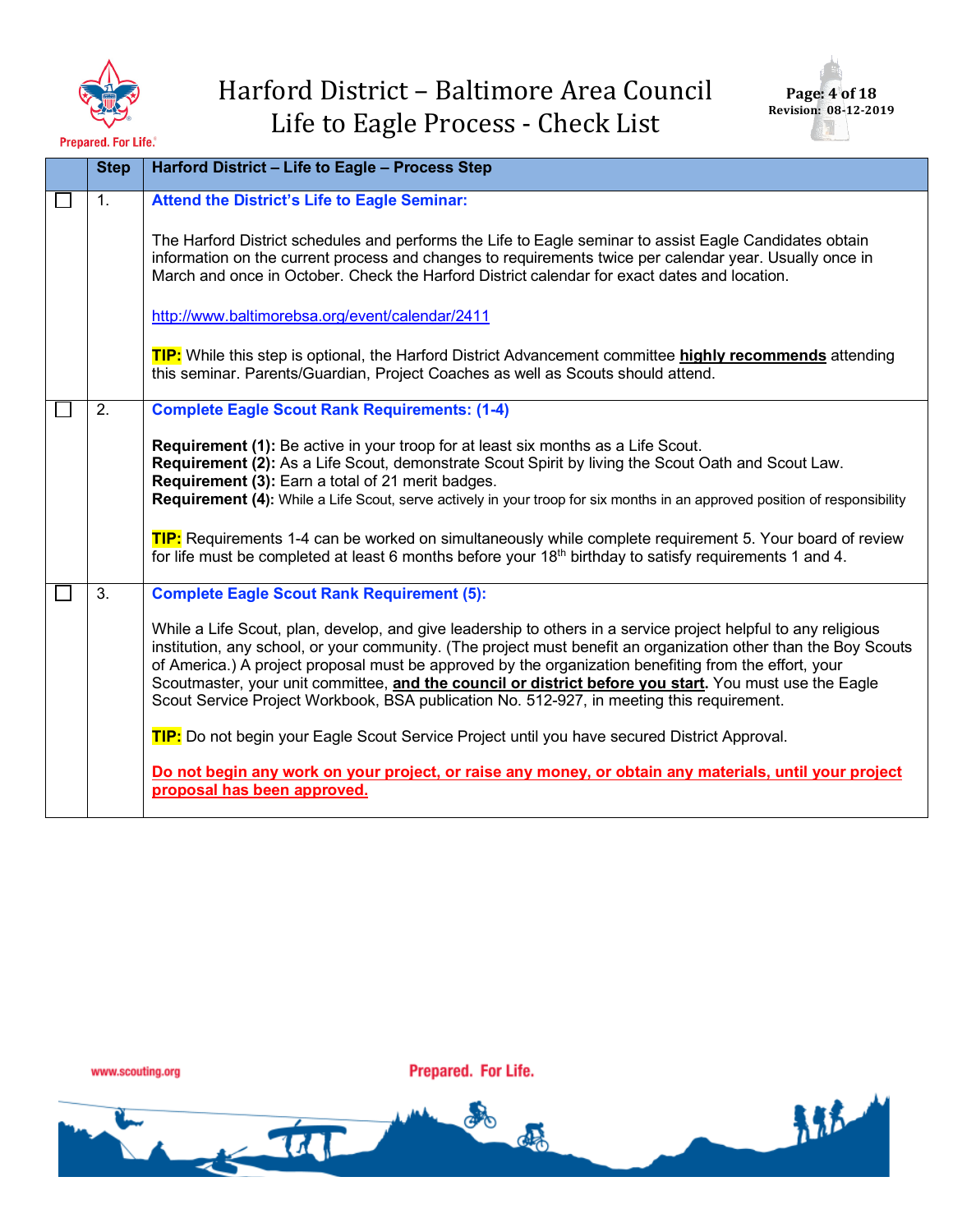



|                                                                                                                                                                                    | <b>Step</b> | Harford District - Life to Eagle - Process Step                                                                                                                                                                                                                                                                                                                                                                                                                                                                                       |                                                                                                                                                                                                                                    |  |  |
|------------------------------------------------------------------------------------------------------------------------------------------------------------------------------------|-------------|---------------------------------------------------------------------------------------------------------------------------------------------------------------------------------------------------------------------------------------------------------------------------------------------------------------------------------------------------------------------------------------------------------------------------------------------------------------------------------------------------------------------------------------|------------------------------------------------------------------------------------------------------------------------------------------------------------------------------------------------------------------------------------|--|--|
|                                                                                                                                                                                    | 4.          | Obtain the most current "Eagle Scout Service Project Workbook".                                                                                                                                                                                                                                                                                                                                                                                                                                                                       |                                                                                                                                                                                                                                    |  |  |
| The current workbook may be downloaded from the National Boy Scout web-site Scouting.org:<br>The latest revision is: Eagle Scout Service Project Workbook No. 512-927 January 2019 |             |                                                                                                                                                                                                                                                                                                                                                                                                                                                                                                                                       |                                                                                                                                                                                                                                    |  |  |
|                                                                                                                                                                                    |             | TIP:                                                                                                                                                                                                                                                                                                                                                                                                                                                                                                                                  | http://www.scouting.org/scoutsource/BoyScouts/AdvancementandAwards/EagleWorkbookProcedures.aspx                                                                                                                                    |  |  |
|                                                                                                                                                                                    |             | on your mobile device or in programs such as Nuance PDF Converter or Foxit Reader.<br>The workbook was created in Adobe LiveCycle. The file must be downloaded and must be saved to your<br>computer and opened with Adobe Reader 9 or later. This enables you to take advantage of the<br>enhancements of expandable text boxes and importing images. Create a directory on your computer "My<br>Eagle Project" and save the file in the directory. Save your file often and make backup copies to e-mail and or<br>USB thumb drive. | Do not attempt to open this workbook in a browser (i.e. Internet Explorer, Google Chrome, Firefox, Safari, etc.),                                                                                                                  |  |  |
|                                                                                                                                                                                    | 5.          | <b>Read the entire Eagle Scout Service Project Workbook</b>                                                                                                                                                                                                                                                                                                                                                                                                                                                                           |                                                                                                                                                                                                                                    |  |  |
|                                                                                                                                                                                    |             | The Scout and Parent/Guardian should read the entire "Eagle Scout Service Project Workbook "from cover<br>to cover. Taking notes of the project data collection requirements and specifically the fundraising application<br>form as well as the following sections:                                                                                                                                                                                                                                                                  |                                                                                                                                                                                                                                    |  |  |
|                                                                                                                                                                                    |             | Preparing the Project Proposal<br>The Project Plan<br>The fundraising Application/Form<br>The Project Report<br>Choosing a Project                                                                                                                                                                                                                                                                                                                                                                                                    | Restrictions and other considerations<br>Message to Scouts and Parents or Guardian<br>Risk Management and Eagle Scout Service Projects<br>Insurance and Eagle Scout Projects<br>Navigating the Eagle Scout Service Project         |  |  |
|                                                                                                                                                                                    | 6.          | Choose a Project: Complete steps 1, 4 and 5 above before completing this step.                                                                                                                                                                                                                                                                                                                                                                                                                                                        |                                                                                                                                                                                                                                    |  |  |
|                                                                                                                                                                                    |             | Parents/Guardian and the Project Beneficiary. Think about organizations you care about and the kind of help<br>they need. Pick something you like. You will be living with this and you want to BE excited and LOOK excited<br>about it. Some organizations to consider:                                                                                                                                                                                                                                                              | Research a project which will benefit any religious institution, any school, or your community. Your project must<br>present an opportunity for planning, development, and leadership. Discuss your project with your Scoutmaster, |  |  |
|                                                                                                                                                                                    |             | Your church or synagogue<br>Salvation Army<br>Senior citizens' center<br>$\bullet$<br>Nursing homes<br><b>Public libraries</b><br>Veterans organizations<br>Hospitals                                                                                                                                                                                                                                                                                                                                                                 | City recreation department<br>City and county parks department<br>State and national parks<br>Conservation and energy groups<br>Mayor and city government offices<br>Civic clubs<br>Your School                                    |  |  |
|                                                                                                                                                                                    |             | TIP: In any case, be sure the project presents a challenge that requires leadership, but also something that<br>you can do with unskilled helpers, and within a reasonable period of time. If there is a question whether a<br>project is suitable please contact the Harford District Advancement committee at HarfordEagle@aol.com.                                                                                                                                                                                                 |                                                                                                                                                                                                                                    |  |  |



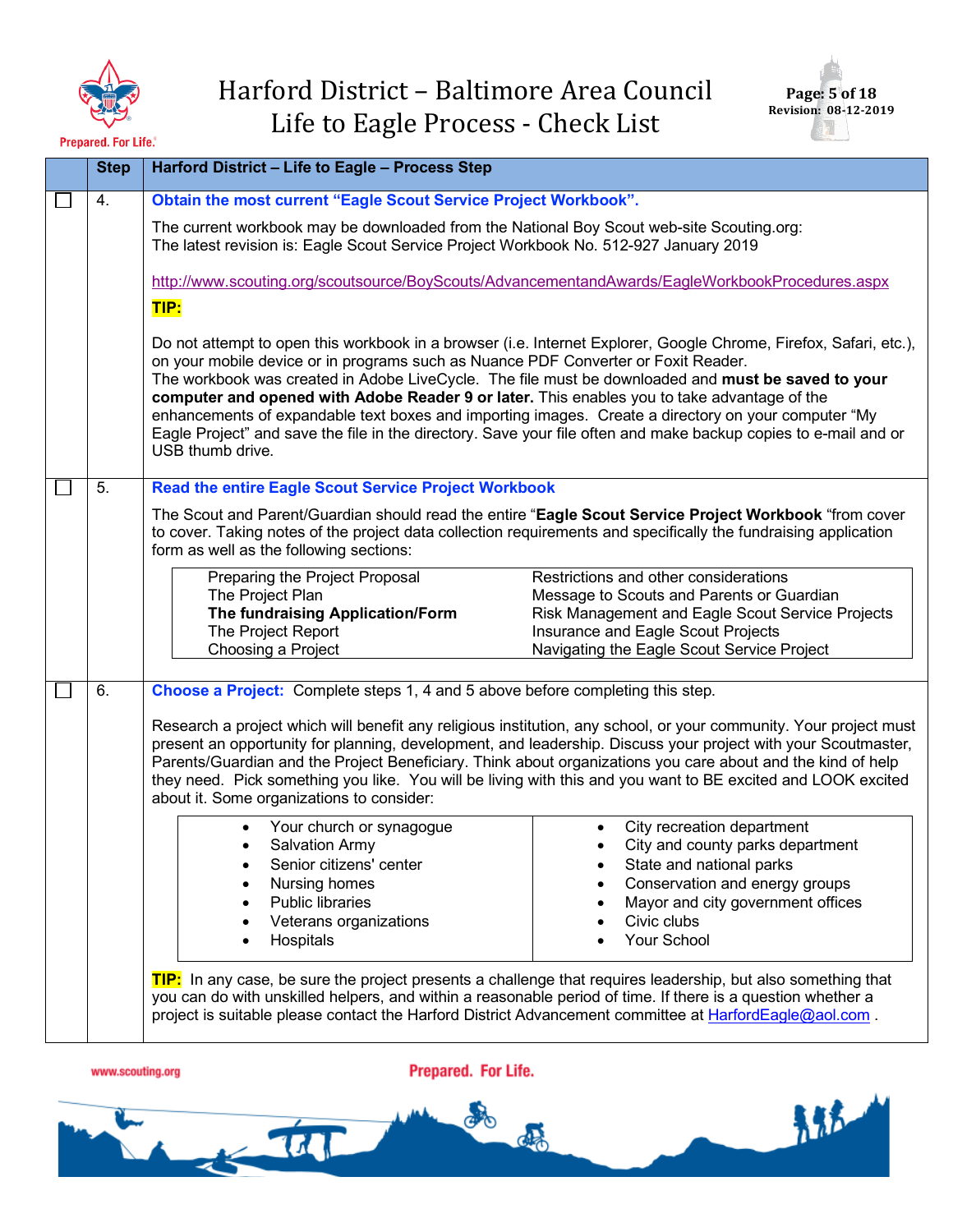



| <b>Step</b>      | Harford District - Life to Eagle - Process Step                                                                                                                                                                                                                                                                                                                                                                                                                                                                                                                                                                                                                                                                                                                                                                                                                                                                                                                                                                                                                                                                                                                                                           |  |
|------------------|-----------------------------------------------------------------------------------------------------------------------------------------------------------------------------------------------------------------------------------------------------------------------------------------------------------------------------------------------------------------------------------------------------------------------------------------------------------------------------------------------------------------------------------------------------------------------------------------------------------------------------------------------------------------------------------------------------------------------------------------------------------------------------------------------------------------------------------------------------------------------------------------------------------------------------------------------------------------------------------------------------------------------------------------------------------------------------------------------------------------------------------------------------------------------------------------------------------|--|
| 7.               | <b>Choose an Eagle Project Coach:</b>                                                                                                                                                                                                                                                                                                                                                                                                                                                                                                                                                                                                                                                                                                                                                                                                                                                                                                                                                                                                                                                                                                                                                                     |  |
|                  | Contact your unit's Scoutmaster and /or Advancement Chair and ask them for the list of approved Eagle<br>Project Coaches for your unit (Eagle Project coaches have attended the Harford District Eagle Project Coach<br>training). If your unit does not have an Eagle Project Coach then contact the District Advancement committee<br>at HarfordEagle@aol.com and the committee will attempt to find a coach willing to work with you.                                                                                                                                                                                                                                                                                                                                                                                                                                                                                                                                                                                                                                                                                                                                                                  |  |
|                  | TIP: While there is no requirement to use a Project Coach, the Harford District Advancement Committee<br>highly recommends that Eagle Scout candidates choose an Eagle Project Coach to aid the Scout in<br>completing the Eagle Scout Service Project.                                                                                                                                                                                                                                                                                                                                                                                                                                                                                                                                                                                                                                                                                                                                                                                                                                                                                                                                                   |  |
| 8.               | <b>Obtain Scoutmaster and Unit Committee consent to proceed:</b>                                                                                                                                                                                                                                                                                                                                                                                                                                                                                                                                                                                                                                                                                                                                                                                                                                                                                                                                                                                                                                                                                                                                          |  |
|                  | Discuss your Eagle Scout Service project concept with your Scoutmaster and/or Unit Committee Chair and<br>gain their approval to proceed.                                                                                                                                                                                                                                                                                                                                                                                                                                                                                                                                                                                                                                                                                                                                                                                                                                                                                                                                                                                                                                                                 |  |
| 9.               | <b>Complete the "Eagle Scout Project Proposal" and Contacts Section:</b>                                                                                                                                                                                                                                                                                                                                                                                                                                                                                                                                                                                                                                                                                                                                                                                                                                                                                                                                                                                                                                                                                                                                  |  |
|                  | The Scout completes the Contacts and Project Proposal pages of the Service Project Workbook, signs it, and<br>reviews it with his Eagle coach. For the contact section Use the following contact information:                                                                                                                                                                                                                                                                                                                                                                                                                                                                                                                                                                                                                                                                                                                                                                                                                                                                                                                                                                                             |  |
|                  | <b>Council or District Project Approval Representative</b><br><b>Your Council Service Center</b>                                                                                                                                                                                                                                                                                                                                                                                                                                                                                                                                                                                                                                                                                                                                                                                                                                                                                                                                                                                                                                                                                                          |  |
|                  | Dave Bilger<br>Denise Shoemaker<br>Harford District Advancement Chair<br>701 Wyman Park Drive<br>Baltimore, MD 21211<br>183 Gemmill Road<br>Phone: (443) 573-2500<br>Delta, PA 17314<br>e-mail: <b>HarfordEagle@aol.com</b> (preferred contact method)<br>Mobile: (717) 873-3072                                                                                                                                                                                                                                                                                                                                                                                                                                                                                                                                                                                                                                                                                                                                                                                                                                                                                                                          |  |
|                  | Meeting The Five Tests of an Acceptable Eagle Scout Service Project                                                                                                                                                                                                                                                                                                                                                                                                                                                                                                                                                                                                                                                                                                                                                                                                                                                                                                                                                                                                                                                                                                                                       |  |
|                  | Your proposal must be prepared first. It is an overview, but also the beginnings of planning. It must show your<br>unit leader, unit committee, and council or district that your project can meet the following tests.<br>a. It provides sufficient opportunity to meet the Eagle Scout service project requirement. You must<br>show that planning, development, and leadership will take place; and how the three factors will benefit<br>a religious institution, a school, or your community.<br>b. It appears to be feasible. You must show the project is realistic for you to carry out.<br>c. Safety issues will be addressed. You must show you have an understanding of what must be done<br>to guard against injury, and what will be done if someone gets hurt.<br>d. <b>Action steps for further detailed planning are included.</b> You must make a list of the key steps you<br>will take to make sure your plan will have enough details so it can be carried out successfully.<br>e. You are on the right track with a reasonable chance for a positive experience. When completing<br>your proposal, you only need enough detail to show a reviewer that you can meet the tests above. |  |
|                  | TIP: Please remember that the contents of the Eagle Scout Service Project Workbook should represent your<br>best work. Please type (or write legibly), spell and grammar check the proposal. Avoid one sentence<br>responses. Your responses should be detailed and well thought out. Please include before photos, drawings,<br>tentative build plans, etc. when applicable and possible.                                                                                                                                                                                                                                                                                                                                                                                                                                                                                                                                                                                                                                                                                                                                                                                                                |  |
| www.scouting.org | Prepared. For Life.                                                                                                                                                                                                                                                                                                                                                                                                                                                                                                                                                                                                                                                                                                                                                                                                                                                                                                                                                                                                                                                                                                                                                                                       |  |

新花 O  $\frac{1}{2}$ d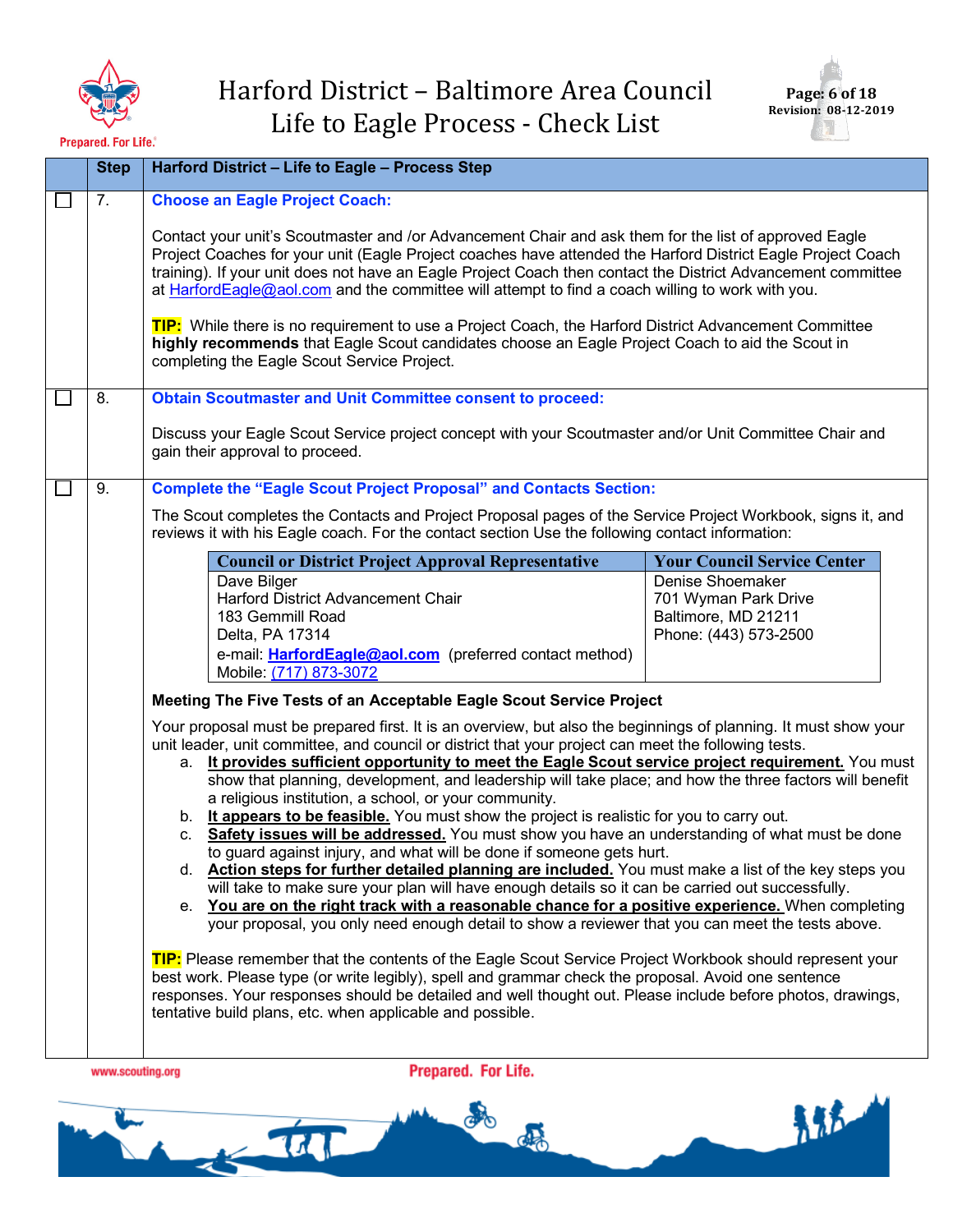



| <b>Step</b> | Harford District - Life to Eagle - Process Step                                                                                                                                                                                                                                                                                                                                                                                                                                                                                                                                                                                           |
|-------------|-------------------------------------------------------------------------------------------------------------------------------------------------------------------------------------------------------------------------------------------------------------------------------------------------------------------------------------------------------------------------------------------------------------------------------------------------------------------------------------------------------------------------------------------------------------------------------------------------------------------------------------------|
| 10.         | <b>Risk Management and Eagle Scout Service Projects:</b><br>The following guides can be helpful in planning and executing an Eagle Scout Service Project:<br>Please review and read the following attachments                                                                                                                                                                                                                                                                                                                                                                                                                             |
|             | 1. Guide to Safe Scouting<br>http://www.scouting.org/filestore/pdf/34416.pdf<br>2. Scouting Safely BSA Commitment to Safety<br>https://www.scouting.org/health-and-safety/<br>3. Service Project Planning Guidelines<br>http://www.scouting.org/filestore/healthsafety/pdf/680-027.pdf<br>4. Age Guidelines for Tool Use and Work at Elevations or Excavations<br>http://www.scouting.org/filestore/healthsafety/pdf/680-028.pdf                                                                                                                                                                                                          |
|             | TIP: All Eagle Scout service projects constitute official Scouting activity and thus are subject to Boy Scouts of<br>America policies and procedures. Projects are considered part of a unit's program and are treated as such with<br>regard to policies, procedures, and requirements regarding Youth Protection, two-deep leadership, etc. The<br>health and safety of those working on Eagle projects must be integrated into project execution. Since an Eagle<br>Scout service project is a unit activity, unit leadership has the same responsibility to assure safety in conducting<br>a project as with any other unit activity. |
| 11.         | <b>Complete the Fundraising Application Form (FAF) (if applicable):</b>                                                                                                                                                                                                                                                                                                                                                                                                                                                                                                                                                                   |
|             | This two-page form can be found within your Eagle Scout Service Project Workbook. There is no requirement<br>that an Eagle Scout Service Project include fundraising.                                                                                                                                                                                                                                                                                                                                                                                                                                                                     |
|             | The FAF is not necessary for contributions from the candidate, his parents or relatives, his unit or its chartered<br>organization, parents or members in his unit, or the beneficiary.                                                                                                                                                                                                                                                                                                                                                                                                                                                   |
|             | The Eagle Scout Service Project FAF must be used for service project fundraising of monies and for in-kind<br>donations of materials, supplies, tools, or other needs from any other source not listed above. While you<br>cannot schedule the fundraiser, or hold the fundraiser as the approvals for the project have not been obtained,<br>you can complete the FAF form and put estimated dates in for the actual fundraiser.                                                                                                                                                                                                         |
|             | TIP: By completing the form now it allows you to obtain the required Beneficiary, Scoutmaster and District<br>signatures and approval in the following steps without having to chase the parties down and coming back to<br>District for approval a second time.                                                                                                                                                                                                                                                                                                                                                                          |
|             | Remember that fundraising events should be advertised in the name of your Project Beneficiary not<br>your unit or the Boy Scouts of America.                                                                                                                                                                                                                                                                                                                                                                                                                                                                                              |
|             |                                                                                                                                                                                                                                                                                                                                                                                                                                                                                                                                                                                                                                           |
|             |                                                                                                                                                                                                                                                                                                                                                                                                                                                                                                                                                                                                                                           |

www.scouting.org

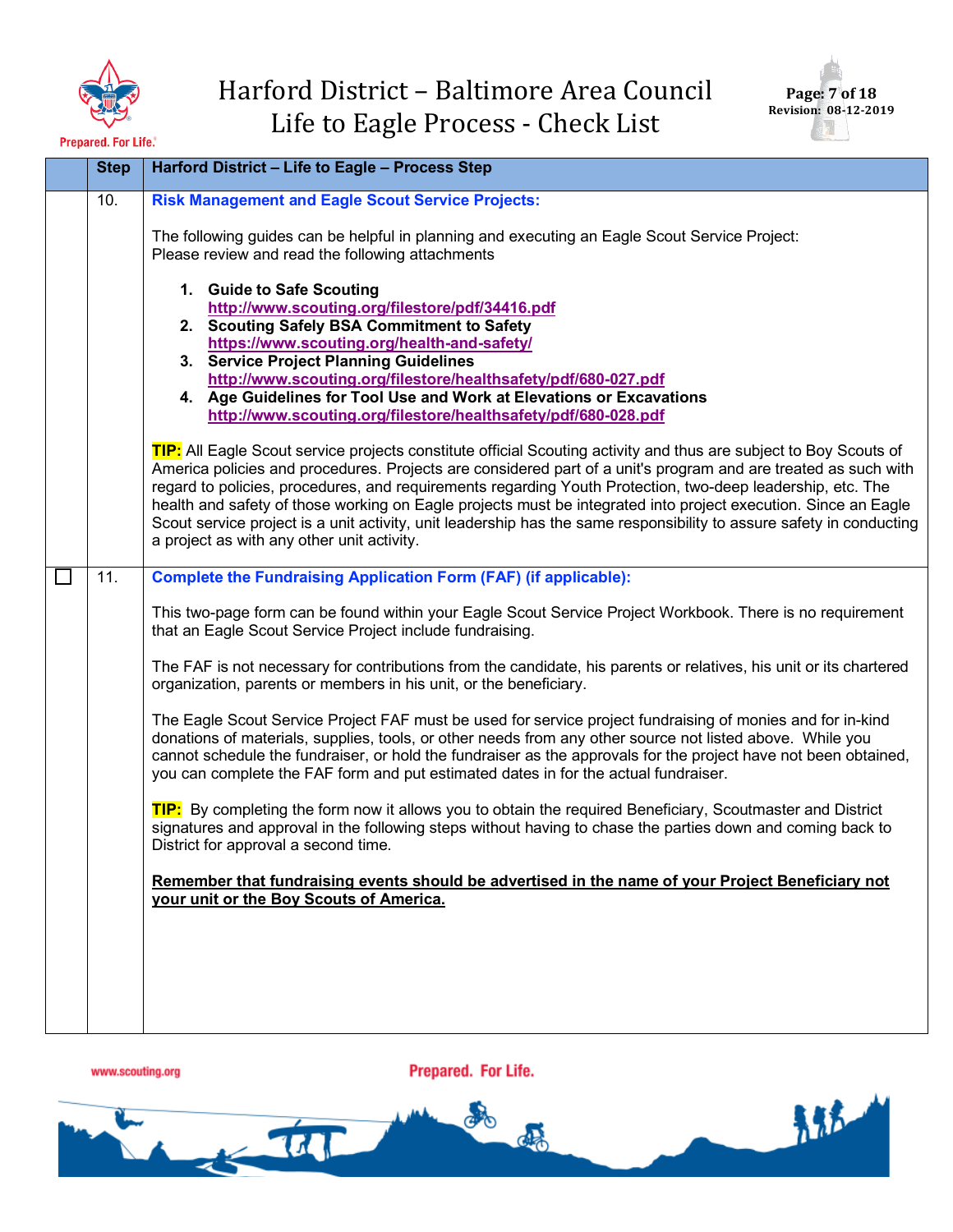



先先去

| <b>Step</b> | Harford District - Life to Eagle - Process Step                                                                                                                                                                                                                                                                                                                                                                                                                                                                                               |
|-------------|-----------------------------------------------------------------------------------------------------------------------------------------------------------------------------------------------------------------------------------------------------------------------------------------------------------------------------------------------------------------------------------------------------------------------------------------------------------------------------------------------------------------------------------------------|
| 12.         | <b>Obtain approvals/signatures of the Eagle Scout Service Project Proposal:</b><br>Print a copy "Navigating the Eagle Scout Service Project - Information for Project Beneficiaries" (two pages)<br>from the Eagle Scout Workbook and supply a hardcopy to the project beneficiary.<br>On Project Proposal Page E obtain the following signatures (the preferred order is as follows):<br>a. Candidate's Promise – Please read the pledge and note the fact that you are indicating that you<br>have read the complete project workbook.      |
|             | b. Beneficiary Approval - Be sure to have the Project Beneficiary, sign and date the proposal as well<br>complete the check box indicating that they have received the "Navigating the Eagle Scout Service"<br>Project - Information for Project Beneficiaries" document.<br>c. Unit Leader Approval - Unit leader's signature and date.<br>d. Unit Committee Approval - Check with your Scoutmaster or Project Coach as who has the ability<br>to approve the Eagle Service Projects within your unit's committee. This varies unit by unit. |
|             | TIP: Obtain signatures and approvals for the Eagle Scout Service Project Fundraising Application (if required)<br>at the same time you are getting approval for your proposal.                                                                                                                                                                                                                                                                                                                                                                |
|             | Do not begin any work on your project, or raise any money, or obtain any materials, until your project<br>proposal has been approved.                                                                                                                                                                                                                                                                                                                                                                                                         |
|             | If for some reason you need to reprint Proposal Page E after signatures have been obtained, leave the original<br>copy and place the new copy in your workbook alongside the original.                                                                                                                                                                                                                                                                                                                                                        |

www.scouting.org

 $\frac{1}{2}$ 

Prepared. For Life.

o

de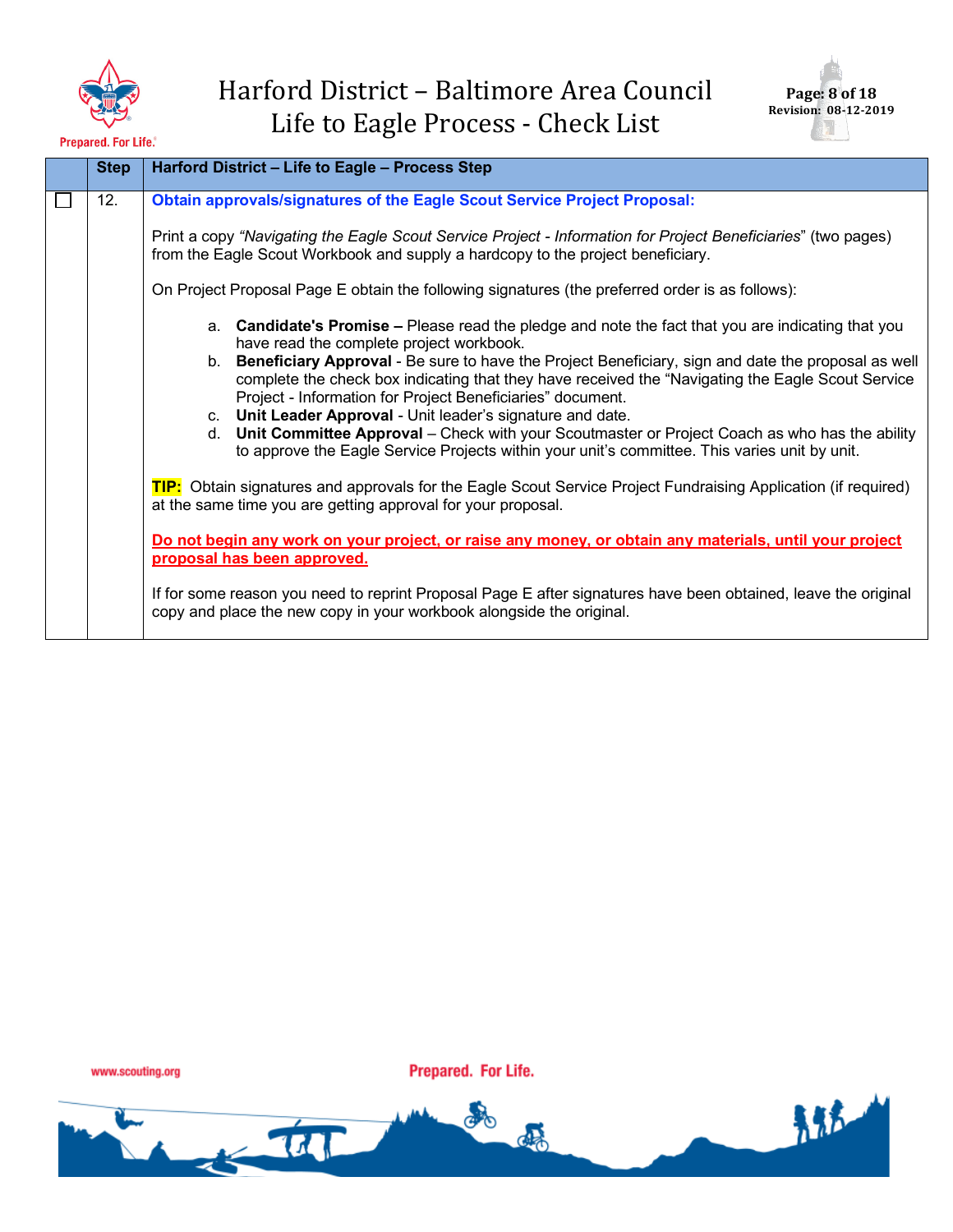



| 13.              | <b>Obtain Approval from Harford District Advancement Committee:</b>                                                                                                                                                                                                                                                                                                                                                                                                                                                                                                                                                                                                               |
|------------------|-----------------------------------------------------------------------------------------------------------------------------------------------------------------------------------------------------------------------------------------------------------------------------------------------------------------------------------------------------------------------------------------------------------------------------------------------------------------------------------------------------------------------------------------------------------------------------------------------------------------------------------------------------------------------------------|
|                  | Obtain District approval of the Project Proposal. If you are also holding a fundraising event, you will also need<br>District approval for your Eagle Scout Service Project Fundraising Application.                                                                                                                                                                                                                                                                                                                                                                                                                                                                              |
|                  | The Harford District Advancement committee reviews Eagle Project Proposals each month at Harford<br>District Round-table. Harford District Round-table is held the 2 <sup>nd</sup> Monday evening of each month<br><b>August through May.</b>                                                                                                                                                                                                                                                                                                                                                                                                                                     |
|                  | The June proposal review/approvals location, date and time will be announced by the end of the first quarter of<br>the calendar year.                                                                                                                                                                                                                                                                                                                                                                                                                                                                                                                                             |
|                  | Please be advised that the District Advancement Committee (DAC) will no longer schedule Eagle<br>Project proposal reviews out of the normally schedule round-table reviews. While in the past we tried to<br>accommodate all proposal review requests, (round-table or not), the scheduling of these (out of<br>normal) reviews has become untenable. The DAC is asking for the support of all Scoutmasters,<br>Committee Chairs and Eagle coaches, to notify and provide guidance to all prospective Eagle<br>candidates. When a Scout decides to proceed with the planning and developing their selected Eagle<br>Service project proper planning and lead times are paramount. |
|                  | Pre-registration is required for all Eagle Scout Project Proposals. Scouts can visit the District calendar<br>to locate the registration links to sign-up for a proposal review. (or see the schedule below)                                                                                                                                                                                                                                                                                                                                                                                                                                                                      |
|                  | District Calendar: http://www.baltimorebsa.org/event/calendar/2411                                                                                                                                                                                                                                                                                                                                                                                                                                                                                                                                                                                                                |
|                  | Roundtable is held at:<br>The Church of Jesus Christ of Latter Day Saints<br>2810 Emmorton Road, Abingdon, MD 21009<br>Start time is: 7:00PM                                                                                                                                                                                                                                                                                                                                                                                                                                                                                                                                      |
|                  | TIP: Please "Be Prepared", do not procrastinate, and plan ahead. Lack of planning on the Scout's part does<br>not make it a priority for the Advancement Committee.                                                                                                                                                                                                                                                                                                                                                                                                                                                                                                               |
| 14.              | You can now Start your Project. Complete the "Eagle Scout Project Plan":                                                                                                                                                                                                                                                                                                                                                                                                                                                                                                                                                                                                          |
|                  | Complete the following sections.                                                                                                                                                                                                                                                                                                                                                                                                                                                                                                                                                                                                                                                  |
|                  | a. Comments from the District Project Proposal                                                                                                                                                                                                                                                                                                                                                                                                                                                                                                                                                                                                                                    |
|                  | b. Project Phases                                                                                                                                                                                                                                                                                                                                                                                                                                                                                                                                                                                                                                                                 |
|                  | c. Work Processes<br>d. Secure Permits (if Any)                                                                                                                                                                                                                                                                                                                                                                                                                                                                                                                                                                                                                                   |
|                  | Identify Materials, Supplies, Tools, Other Needs, Expenses/Costs<br>е.                                                                                                                                                                                                                                                                                                                                                                                                                                                                                                                                                                                                            |
|                  | Giving Leadership, identify jobs to be performed, Form your project teams<br>f.                                                                                                                                                                                                                                                                                                                                                                                                                                                                                                                                                                                                   |
|                  | Logistics<br>g.<br>h. Safety Concerns                                                                                                                                                                                                                                                                                                                                                                                                                                                                                                                                                                                                                                             |
|                  | <b>Contingency Plans</b><br>i.                                                                                                                                                                                                                                                                                                                                                                                                                                                                                                                                                                                                                                                    |
|                  | j.<br>Identify fundraising needs (If you are fundraising you need to complete the "Eagle Scout Service"<br>Project Fundraising Application") found in your work-book.                                                                                                                                                                                                                                                                                                                                                                                                                                                                                                             |
|                  | Schedule/coordinate your fundraising event(s) (if applicable) and Project work date(s) with your<br>k.<br>Scoutmaster/Unit.                                                                                                                                                                                                                                                                                                                                                                                                                                                                                                                                                       |
|                  | Advertise your dates/events (using social media, with friends, family, and your unit) and recruit<br>I.<br>workers for the project from your unit, friends, family, school, and church/synagogue.                                                                                                                                                                                                                                                                                                                                                                                                                                                                                 |
|                  | TIP: Review the final project plan with your Eagle Coach, Project Beneficiary and Scoutmaster BEFORE you<br>attempt to complete your project                                                                                                                                                                                                                                                                                                                                                                                                                                                                                                                                      |
| www.scouting.org | Prepared. For Life.                                                                                                                                                                                                                                                                                                                                                                                                                                                                                                                                                                                                                                                               |

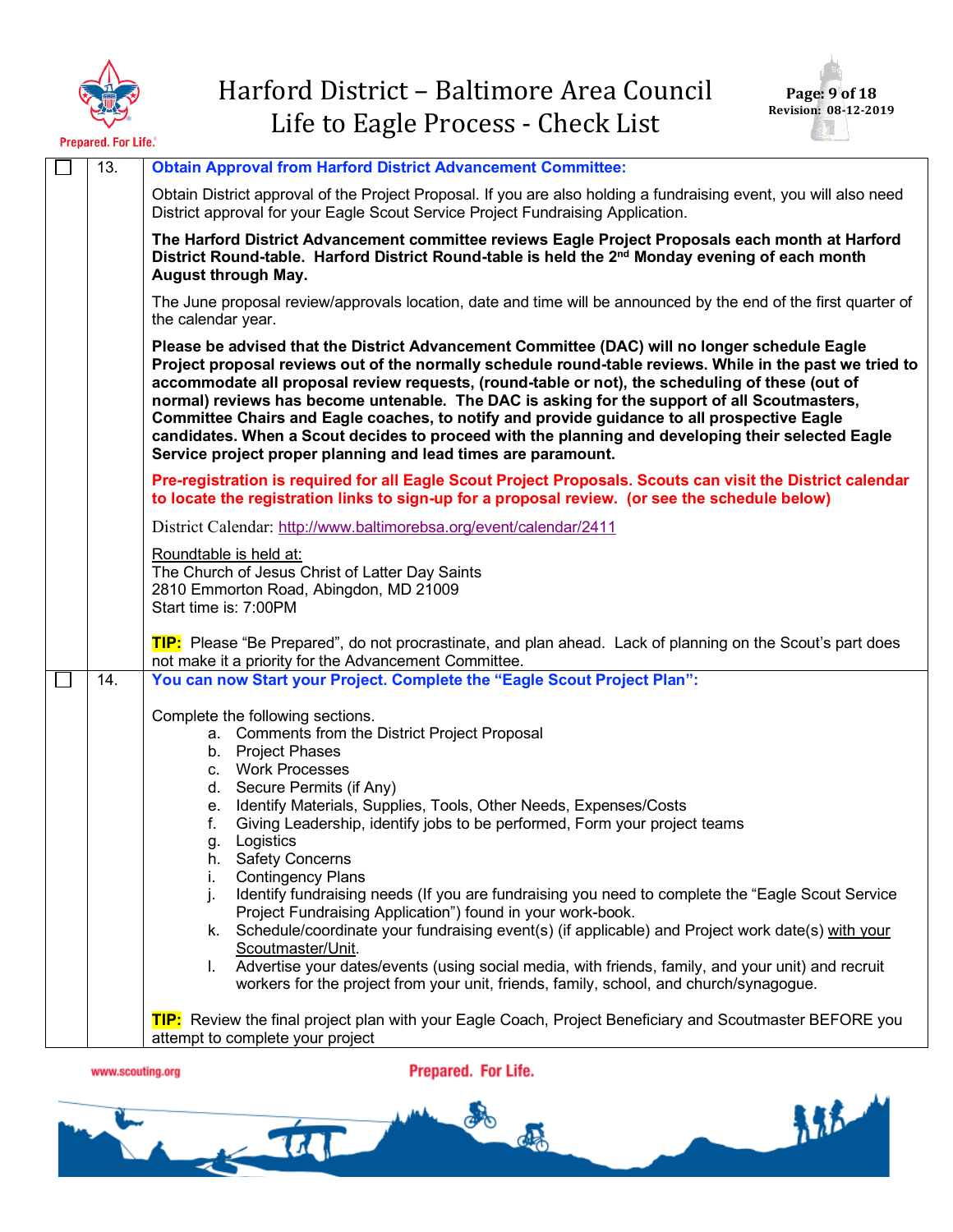



青春

**Prepared. For Life.**®

| 15. | <b>Complete your Project:</b>                                                                                                                                                                                                                                                                                                                                                                                                                                                                                                                                                                                                                                                                                                                                                                                                                                                                                                                                                                                                                                                                                                                                                                                                                                                                                                                                                                    |
|-----|--------------------------------------------------------------------------------------------------------------------------------------------------------------------------------------------------------------------------------------------------------------------------------------------------------------------------------------------------------------------------------------------------------------------------------------------------------------------------------------------------------------------------------------------------------------------------------------------------------------------------------------------------------------------------------------------------------------------------------------------------------------------------------------------------------------------------------------------------------------------------------------------------------------------------------------------------------------------------------------------------------------------------------------------------------------------------------------------------------------------------------------------------------------------------------------------------------------------------------------------------------------------------------------------------------------------------------------------------------------------------------------------------|
|     | The Scout completes the project, keeping track of worker types (Adult, Scout, etc.), hours worked, receipts of<br>materials, supplies, tool rentals, other needs. Make sure that photos are taken during the project to help the<br>Eagle board reviewers appreciate what and how the work was accomplished.                                                                                                                                                                                                                                                                                                                                                                                                                                                                                                                                                                                                                                                                                                                                                                                                                                                                                                                                                                                                                                                                                     |
| 16. | <b>Complete "Eagle Scout Service Project Report".</b><br>The Scout completes the Eagle Scout Service Project Report. Sections to be completed:<br>m. Dates work began<br>Dates work was completed<br>n.<br><b>Project Description</b><br>0.<br>Describe what you did after your proposal was approved to complete the final planning of your<br>p.<br>project<br>Observations: What went Well? What was challenging?<br>q.<br>Document any changes from the original plan (be detailed and avoid one sentence responses)<br>r.<br>Leadership: How did you demonstrate leadership?<br>S.<br>Document any shortage of Materials, Supplies, and/or Tools and what impact if any?<br>t.<br>Total the hours for the service project data. (a simple Excel sheet to total the hours works best)<br>u.<br>Funding summary - be sure to document the funds raised and expenses paid (including receipts)<br>V.<br>Your overall project balance should be zero when you are finished.<br>w. Include any photos or any other documentation that might be helpful to your Eagle board<br>reviewers.<br>TIP: Please remember that the contents of the Eagle Scout Service Project Workbook should<br>represent your best work. Please type (or write legibly), spell and grammar check the proposal. Avoid<br>one sentence responses. Your responses should be detailed and well thought out. Please include |
|     | photos, drawings, final plans, etc. when applicable and possible.                                                                                                                                                                                                                                                                                                                                                                                                                                                                                                                                                                                                                                                                                                                                                                                                                                                                                                                                                                                                                                                                                                                                                                                                                                                                                                                                |
| 17. | Obtain approvals/signatures for the project (Project Report Page C):                                                                                                                                                                                                                                                                                                                                                                                                                                                                                                                                                                                                                                                                                                                                                                                                                                                                                                                                                                                                                                                                                                                                                                                                                                                                                                                             |
|     | On Project Report Page C obtain the following signatures (the preferred order is as follows):<br><b>Candidate's Promise - sign and date.</b><br><b>Beneficiary Approval</b> – Sign and date<br>Unit Leader Approval - Sign and date.                                                                                                                                                                                                                                                                                                                                                                                                                                                                                                                                                                                                                                                                                                                                                                                                                                                                                                                                                                                                                                                                                                                                                             |
|     | TIP: A letter and/or e-mail signifying the project was completed to the beneficiaries' satisfaction is optional but<br>highly recommended. If materials, supplies, tools, or monies were left over and donated to the beneficiary (or<br>its designee) please include that fact (and the amount donated) in the letter from the beneficiary.                                                                                                                                                                                                                                                                                                                                                                                                                                                                                                                                                                                                                                                                                                                                                                                                                                                                                                                                                                                                                                                     |
| 18. | <b>Complete any remaining Eagle Scout Rank Requirements:</b>                                                                                                                                                                                                                                                                                                                                                                                                                                                                                                                                                                                                                                                                                                                                                                                                                                                                                                                                                                                                                                                                                                                                                                                                                                                                                                                                     |
|     | As outlined in step 2 please complete any remaining requirements<br>Do not proceed with the next steps until you have verified with your unit's Advancement Chair/Scoutmaster that<br>all of the Eagle requirements have been completed, with the exception of your Scoutmaster's conference and<br>Eagle Board of review.                                                                                                                                                                                                                                                                                                                                                                                                                                                                                                                                                                                                                                                                                                                                                                                                                                                                                                                                                                                                                                                                       |
| 19. | <b>Obtain a Troop Rank Advancement History Report:</b>                                                                                                                                                                                                                                                                                                                                                                                                                                                                                                                                                                                                                                                                                                                                                                                                                                                                                                                                                                                                                                                                                                                                                                                                                                                                                                                                           |
|     | Contact your unit's Advancement Chair and/or Scoutmaster and request a Troop History Report. This report<br>will include the dates required to complete the Eagle Scout Rank Advancement Form.                                                                                                                                                                                                                                                                                                                                                                                                                                                                                                                                                                                                                                                                                                                                                                                                                                                                                                                                                                                                                                                                                                                                                                                                   |
|     | Place the report in your Eagle Scout Service Project Workbook.<br>TIP:                                                                                                                                                                                                                                                                                                                                                                                                                                                                                                                                                                                                                                                                                                                                                                                                                                                                                                                                                                                                                                                                                                                                                                                                                                                                                                                           |
|     |                                                                                                                                                                                                                                                                                                                                                                                                                                                                                                                                                                                                                                                                                                                                                                                                                                                                                                                                                                                                                                                                                                                                                                                                                                                                                                                                                                                                  |



 $\frac{1}{2}$ 

Prepared. For Life.

oto

CON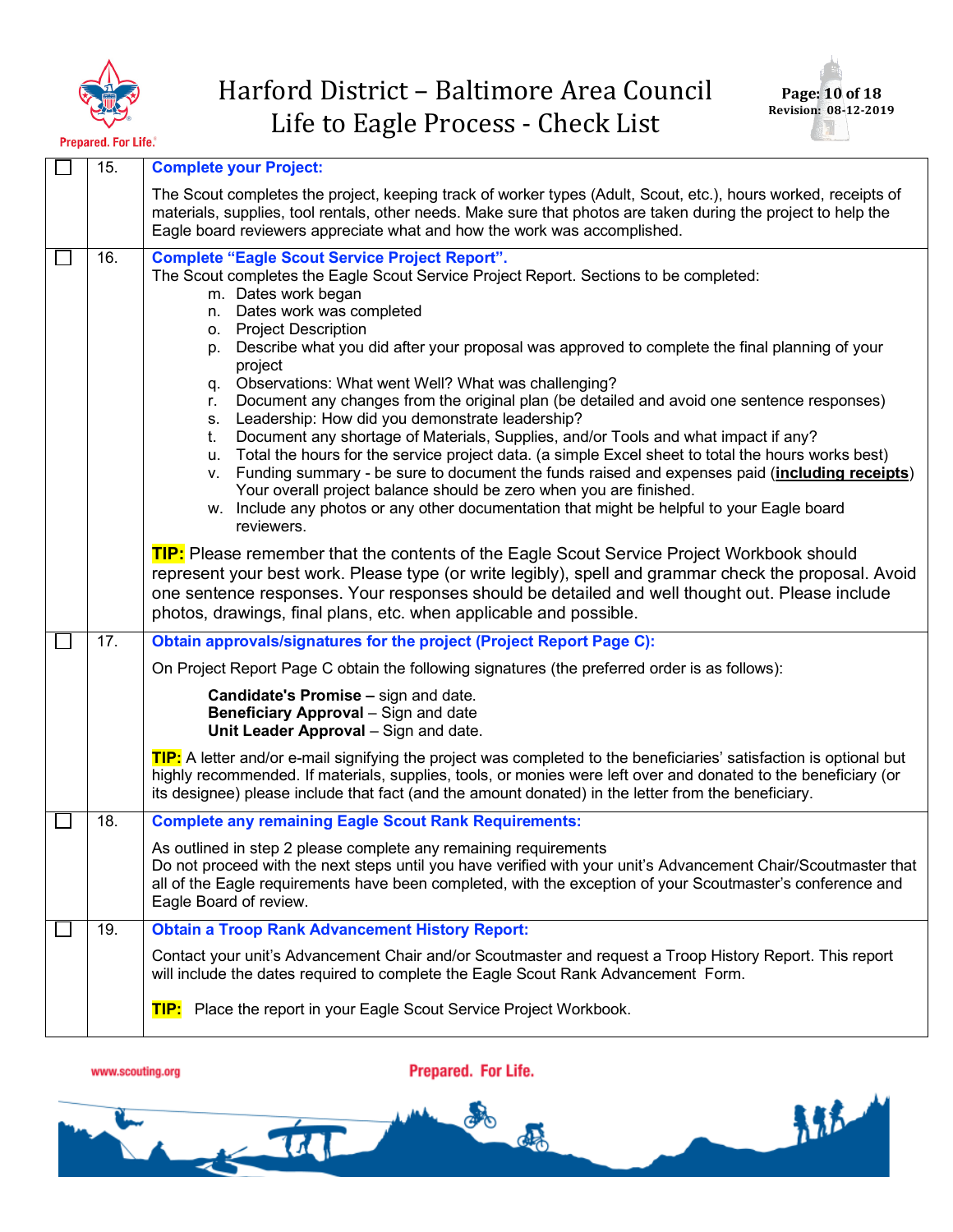



| 20.              | <b>Obtain the most current "Eagle Scout Rank Application":</b>                                                                                                                                                                                                                                                                                                                                                                                                                                                                                                                                                                                                                                                                                                                                                                                                                                                                                                                                                                                                                                                                                                                                                 |
|------------------|----------------------------------------------------------------------------------------------------------------------------------------------------------------------------------------------------------------------------------------------------------------------------------------------------------------------------------------------------------------------------------------------------------------------------------------------------------------------------------------------------------------------------------------------------------------------------------------------------------------------------------------------------------------------------------------------------------------------------------------------------------------------------------------------------------------------------------------------------------------------------------------------------------------------------------------------------------------------------------------------------------------------------------------------------------------------------------------------------------------------------------------------------------------------------------------------------------------|
|                  | The current Eagle Scout Rank application may be downloaded from the National Boy Scout web-site<br>Scouting.org: The latest revision information: Eagle Scout Rank Application No. 512-728 "January 2019<br>Printing".                                                                                                                                                                                                                                                                                                                                                                                                                                                                                                                                                                                                                                                                                                                                                                                                                                                                                                                                                                                         |
|                  | http://www.scouting.org/filestore/pdf/512-728 WB fillable.pdf                                                                                                                                                                                                                                                                                                                                                                                                                                                                                                                                                                                                                                                                                                                                                                                                                                                                                                                                                                                                                                                                                                                                                  |
|                  | Complete the form using the Unit History Report. See below for tips on completing the form.                                                                                                                                                                                                                                                                                                                                                                                                                                                                                                                                                                                                                                                                                                                                                                                                                                                                                                                                                                                                                                                                                                                    |
|                  | Complete the "Eagle Scout Rank Application" BEFORE your Scoutmaster conference for the Eagle<br><b>Scout Rank AND BRING THE COMPLETED form to your Scoutmaster conference.</b>                                                                                                                                                                                                                                                                                                                                                                                                                                                                                                                                                                                                                                                                                                                                                                                                                                                                                                                                                                                                                                 |
|                  | <b>TIP:</b> To ensure that there are no delays in processing the Eagle Scout Rank Advancement form, please type<br>the form (or print legibly). Typing is preferred.                                                                                                                                                                                                                                                                                                                                                                                                                                                                                                                                                                                                                                                                                                                                                                                                                                                                                                                                                                                                                                           |
|                  | a. Webelos Scout and Arrow of Light questions answered. Most Scouts have NOT completed 5 <sup>th</sup><br>grade when they join. Typically, the 4 <sup>th</sup> "Yes/No" question should be answered NO.<br>b. Life Scout leadership position(s) and dates listed must be WHILE A LIFE SCOUT. At least 6<br>months of leadership must be listed AFTER Life Scout date and PRIOR to the 18th birthday. Use<br>only the positions listed on the application. ASSISTANT PATROL LEADER and BUGLER are not<br>acceptable leadership positions to use for this requirement. More than one position can be listed<br>and more than six months can be listed.<br>c. All dates on the form should be entered in MM/DD/YY form.<br>d. Please complete the "Date Joined a Boy Scout Troop" correctly. This is the date the Scout joined<br>the unit not the Scout Badge/Rank date. No official date is recorded at the council office. It MUST<br>be BEFORE the Scout has earned any merit badge.<br>e. Check to make sure that at least 4 months for 1 <sup>st</sup> Class to Star and at least 6 months for Star to<br>Life and Life to Eagle are listed. Not one day short of 4 or 6 months. If reaching age 17, do the |
|                  | math and make sure you have enough time to complete the necessary timing requirements.<br>The Scoutmaster's Conference Date needs to be done PRIOR to the 18th birthday.<br>f.                                                                                                                                                                                                                                                                                                                                                                                                                                                                                                                                                                                                                                                                                                                                                                                                                                                                                                                                                                                                                                 |
| 21.              | <b>Obtain the Eagle Scout Rank Award Confidential Reference Request</b>                                                                                                                                                                                                                                                                                                                                                                                                                                                                                                                                                                                                                                                                                                                                                                                                                                                                                                                                                                                                                                                                                                                                        |
|                  | This form can be downloaded from the Baltimore Area Council Website: www.baltimorebsa.org<br>Under the Program > Eagle Scouts > Eagle Scout Forms                                                                                                                                                                                                                                                                                                                                                                                                                                                                                                                                                                                                                                                                                                                                                                                                                                                                                                                                                                                                                                                              |
|                  | http://www.baltimorebsa.org/program/eagle-scouts/eagle-scout-forms/29983<br>See the first page of this document for detailed instructions. Create the reference letter request for each of your<br>references listed on Eagle Scout Rank Application.                                                                                                                                                                                                                                                                                                                                                                                                                                                                                                                                                                                                                                                                                                                                                                                                                                                                                                                                                          |
|                  | Contact your unit Advancement Chair and/or Scoutmaster for any unit specific requirements such as where the<br>returned reference letters should be sent. You should include a postage paid pre-addressed envelope with<br>each letter.                                                                                                                                                                                                                                                                                                                                                                                                                                                                                                                                                                                                                                                                                                                                                                                                                                                                                                                                                                        |
|                  | The confidential reference letters should NOT be viewed by the Scout or Parent/Guardian.                                                                                                                                                                                                                                                                                                                                                                                                                                                                                                                                                                                                                                                                                                                                                                                                                                                                                                                                                                                                                                                                                                                       |
|                  | TIP:<br>When addressing the reference letter return envelope, make sure that you include postage as well as<br>include the name of the reference in the return address section. This allows the Unit Advancement or<br>Committee Chair know which letters have been returned and which letters are outstanding.                                                                                                                                                                                                                                                                                                                                                                                                                                                                                                                                                                                                                                                                                                                                                                                                                                                                                                |
|                  | Complete the reference letters requests BEFORE your Scoutmaster conference for the Eagle Scout Rank<br>with included postage paid return envelope. They should be ready to drop in the postal mail box.                                                                                                                                                                                                                                                                                                                                                                                                                                                                                                                                                                                                                                                                                                                                                                                                                                                                                                                                                                                                        |
| www.scouting.org | Prepared. For Life.                                                                                                                                                                                                                                                                                                                                                                                                                                                                                                                                                                                                                                                                                                                                                                                                                                                                                                                                                                                                                                                                                                                                                                                            |

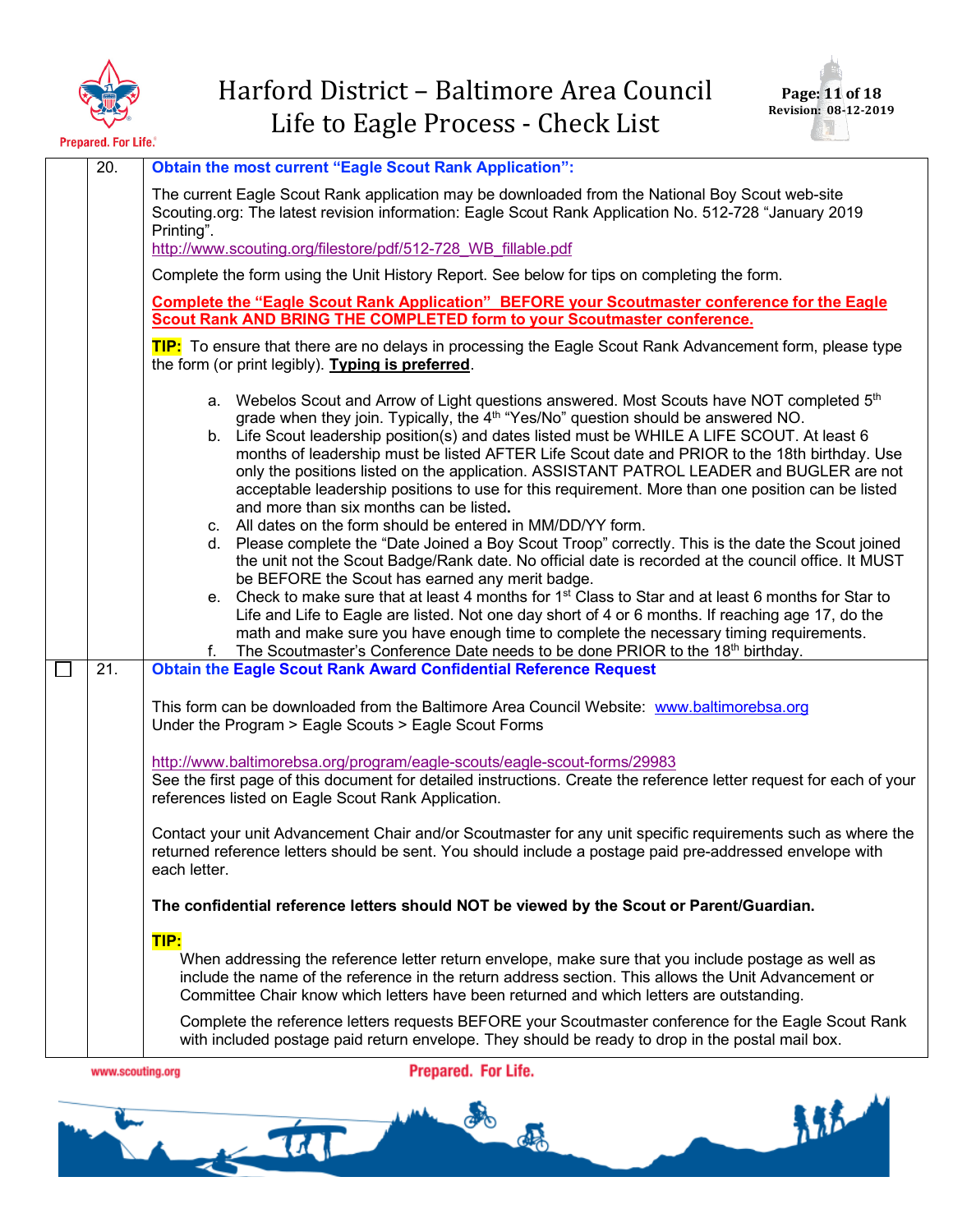

| Page: 12 of 18       |  |
|----------------------|--|
| Revision: 08-12-2019 |  |
|                      |  |

 $\bar{k}$  :

|     | The Reference Letter Request should not be sent until after successfully completing the<br><b>Scoutmaster conference for Eagle Scout Rank.</b>    |
|-----|---------------------------------------------------------------------------------------------------------------------------------------------------|
|     | Place the Reference Letter Requests in your Eagle Scout Service Project Workbook.                                                                 |
|     | The Reference letters should match up to reference list on Your Eagle Application !                                                               |
| 22. | <b>Obtain the Life Purpose and Ambitions Statement:</b>                                                                                           |
|     | This form can be downloaded from the Baltimore Area Council Website: www.baltimorebsa.org<br>Under the Program > Eagle Scouts > Eagle Scout Forms |
|     | http://www.baltimorebsa.org/program/eagle-scouts/eagle-scout-forms/29983                                                                          |
|     | Complete this document BEFORE your Scoutmaster conference for the Eagle Scout Rank                                                                |
| 23. | <b>Obtain the Baltimore BSA Project Description Form:</b>                                                                                         |
|     | This form can be downloaded from the Baltimore Area Council Website: www.baltimorebsa.org<br>Under the Program > Eagle Scouts > Eagle Scout Forms |
|     | http://www.baltimorebsa.org/program/eagle-scouts/eagle-scout-forms/29983                                                                          |
|     | Complete this document BEFORE your Scoutmaster conference for the Eagle Scout Rank                                                                |
|     |                                                                                                                                                   |

www.scouting.org

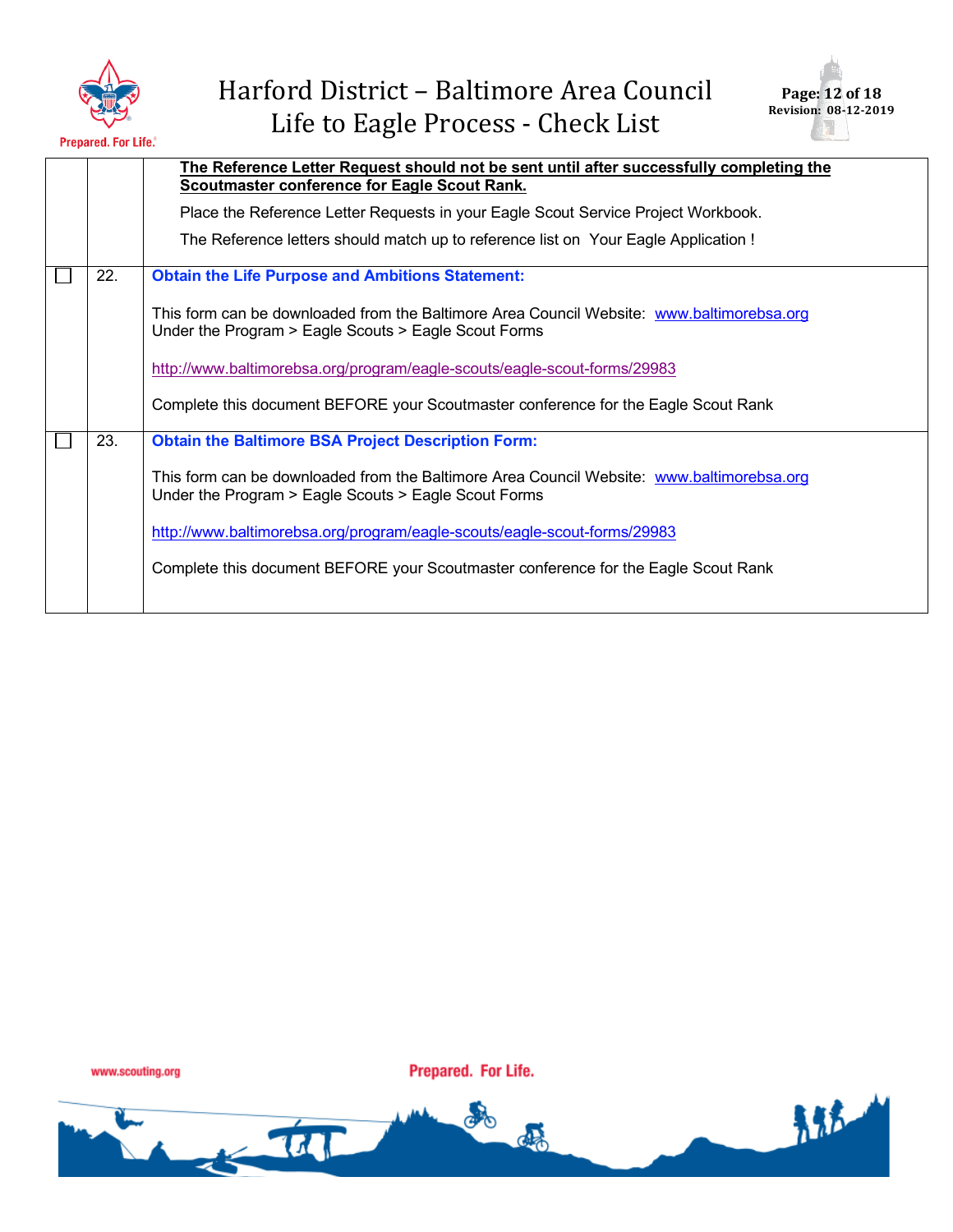



热气

| 24. | <b>Schedule your Eagle Scout Scoutmaster's Conference:</b>                                                                                                                                                                                                                                                                                                                                                                                                                                                                                                                                                                                                                                                                                                |
|-----|-----------------------------------------------------------------------------------------------------------------------------------------------------------------------------------------------------------------------------------------------------------------------------------------------------------------------------------------------------------------------------------------------------------------------------------------------------------------------------------------------------------------------------------------------------------------------------------------------------------------------------------------------------------------------------------------------------------------------------------------------------------|
|     | Contact your Scoutmaster and request an Eagle Rank Scoutmaster Conference.                                                                                                                                                                                                                                                                                                                                                                                                                                                                                                                                                                                                                                                                                |
|     | TIP:<br>Eagle rank requirements 1 through 5 must be complete BEFORE the Eagle rank Scoutmaster conference.<br>The Scoutmaster conference for Eagle Rank must be completed PRIOR to the Scouts 18th birthday.                                                                                                                                                                                                                                                                                                                                                                                                                                                                                                                                              |
|     | On the agreed upon date and time. You will need the following items for your Eagle Rank Scoutmaster<br><b>Conference:</b>                                                                                                                                                                                                                                                                                                                                                                                                                                                                                                                                                                                                                                 |
|     | a. You should be in your Class-A Uniform (follow your unit's uniform policy).<br>b. Your Scout Handbook.<br>Your completed Merit Badge Blue Cards.<br>c.<br>d. Your Eagle Scout Service Project Workbook<br>(with signature from the project beneficiary on the Project Report Page C)<br><b>Your completed Eagle Scout Rank Application</b><br>е.<br>Your completed "Ready to be Mailed" Reference Letters.<br>f.<br>Your completed Life Purpose and Ambitions Statement<br>g.<br>Your completed BSA Project Description Form.<br>h.<br>Check with your unit for any other required items.<br>i.                                                                                                                                                         |
|     | TIP: The Scoutmaster and Eagle Candidate should sign and date the Eagle Scout Rank Application form.<br>a. The Eagle Scout Candidate, should sign, fill in the telephone number, and date the form.<br>The Scoutmaster should fill in the Date the Conference was held, telephone number and sign the<br>b.<br>form (under signature of Unit Leader).<br>The Scoutmaster should sign and date the Life Purpose and Ambitions Statement.<br>C.<br>(Place the completed Life Purpose and Ambitions Statement into your Eagle Scout Service Project<br>Workbook for later use.<br>d. The Scoutmaster should complete the Unit Leader Comments form ASAP and deliver it to<br>the Unit Advancement Committee for the Eagle Board. (see #30 Below for details) |
| 25. | <b>Mail the Reference Letter Requests:</b><br>Mail the reference letter requests upon completion of the Eagle Rank Scoutmaster conference.                                                                                                                                                                                                                                                                                                                                                                                                                                                                                                                                                                                                                |
| 26. | Obtain the Unit Committee Chair Signature on the Eagle Rank Application                                                                                                                                                                                                                                                                                                                                                                                                                                                                                                                                                                                                                                                                                   |
|     | The Unit Committee Chair should fill in their telephone number, sign and date the form (under signature of Unit<br>Committee Chair).                                                                                                                                                                                                                                                                                                                                                                                                                                                                                                                                                                                                                      |
| 27. | Deliver Your Eagle Scout Service Project Workbook to your Unit Advancement Chair                                                                                                                                                                                                                                                                                                                                                                                                                                                                                                                                                                                                                                                                          |
|     | Your Eagle Scout Service Project Workbook will need to be delivered to the unit person coordinating your<br>Eagle Board of Review. Generally, your Unit Advancement Chair or Unit Committee Chair. Contact your<br>Scoutmaster or Unit Committee Chair for direction.                                                                                                                                                                                                                                                                                                                                                                                                                                                                                     |
| 28. | Deliver the completed Eagle Rank Application to the Baltimore Area Council Service Center                                                                                                                                                                                                                                                                                                                                                                                                                                                                                                                                                                                                                                                                 |
|     | <b>STOP: PLEASE READ. (A Scout is Prepared!)</b><br>It can take the Council Service Center (CSC) one week to process and verify the Eagle Application.<br>Please keep in mind that the CSC is processing Eagle applications for the ENTIRE council (several<br>hundred Eagle applications per year) The CSC cannot always accommodate rush processing requests.<br>If you have a rush request please contact Jim Grant, District Advancement Chair.                                                                                                                                                                                                                                                                                                       |
|     |                                                                                                                                                                                                                                                                                                                                                                                                                                                                                                                                                                                                                                                                                                                                                           |

www.scouting.org

Prepared. For Life.

 $\frac{1}{2}$ 

o

d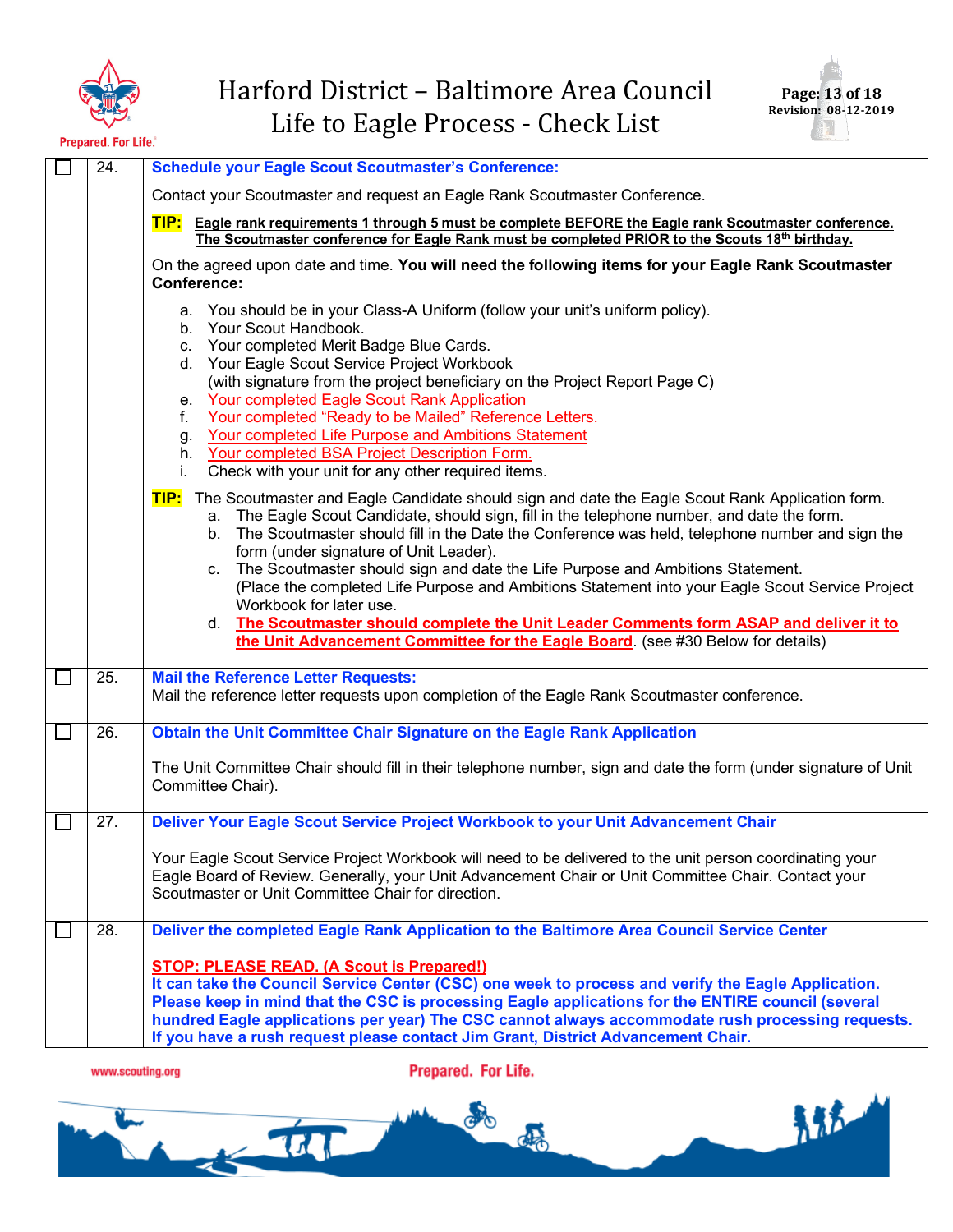



都市

|     | The Council service center is located at:<br>Schapiro Scout Service Center (Council Headquarters)<br>701 Wyman Park Drive<br>Baltimore, MD 21211<br>Phone: 443- 573-2500<br>Office Hours: Monday - Friday, 8:30 AM to 4:30 PM. (Major Holidays Closed)<br>It is generally a good idea to call and ask for Denise Shoemaker and tell them you plan on delivering the<br>documentation (completed Eagle Application) for the Eagle Candidate. You NEED to get the below listed<br>documentation to the council service center as soon as possible after your Eagle Scoutmaster conference.<br>TIP:<br>a. Your completed (signed) Eagle Scout Rank Application<br>b. Your completed Life Purpose and Ambitions Statement<br>c. Original copies of ALL your completed Merit Badge Blue cards. (just in case there is a discrepancy)<br>(If you have lost a blue card(s) and have the unit copy, copies of the lost blue card(s) are okay) |
|-----|---------------------------------------------------------------------------------------------------------------------------------------------------------------------------------------------------------------------------------------------------------------------------------------------------------------------------------------------------------------------------------------------------------------------------------------------------------------------------------------------------------------------------------------------------------------------------------------------------------------------------------------------------------------------------------------------------------------------------------------------------------------------------------------------------------------------------------------------------------------------------------------------------------------------------------------|
| 29. | The Eagle Application is Verified and Processed by Baltimore Area Council and BSA Nationals:                                                                                                                                                                                                                                                                                                                                                                                                                                                                                                                                                                                                                                                                                                                                                                                                                                          |
|     | This process usually takes about 1 week (but can take longer up to 2 weeks) depending on council's workload.<br>The Scoutmaster (for the unit) will get a postcard signifying that the verified Eagle Application has been<br>received by Baltimore Area Council from Nationals.                                                                                                                                                                                                                                                                                                                                                                                                                                                                                                                                                                                                                                                      |
| 30. | <b>Baltimore Area Council Notifies the District Advancement Committee:</b>                                                                                                                                                                                                                                                                                                                                                                                                                                                                                                                                                                                                                                                                                                                                                                                                                                                            |
|     | The Baltimore BSA council notifies the District Advancement Committee that an Eagle Board of Review needs<br>to be scheduled by sending the Verified Eagle Application to the District Advancement Committee. The Board<br>is handed off to one of the Advancement Committee members and they contact the Unit Advancement and/or<br>Committee Chair to schedule the Eagle Board of Review.                                                                                                                                                                                                                                                                                                                                                                                                                                                                                                                                           |
| 31. | The Eagle Board of Review is scheduled                                                                                                                                                                                                                                                                                                                                                                                                                                                                                                                                                                                                                                                                                                                                                                                                                                                                                                |
|     | The Unit coordinates attendance by the Eagle Candidate, the District/Council Advancement Member, and at<br>least two (2) but no more than five (5) Unit Committee members at least 21 years of age. Three (3) is the usual<br>number that participate from the unit. The Unit follows-up for the Eagle Reference Letters as well as The Unit<br>Leaders Comment form.                                                                                                                                                                                                                                                                                                                                                                                                                                                                                                                                                                 |
|     | The Unit Leaders Comment Form may be downloaded from The Baltimore Area Council Website:<br>This form can be downloaded from the Baltimore Area Council Website: www.baltimorebsa.org<br>Under the Program > Eagle Scouts > Eagle Scout Forms                                                                                                                                                                                                                                                                                                                                                                                                                                                                                                                                                                                                                                                                                         |
|     | http://www.baltimorebsa.org/program/eagle-scouts/eagle-scout-forms/29983                                                                                                                                                                                                                                                                                                                                                                                                                                                                                                                                                                                                                                                                                                                                                                                                                                                              |
|     | TIP:<br>The unit leader may remain in the room, but only to observe, not to participate unless called upon.<br>The Scout's parents, relatives, or guardians should not be in attendance in any capacity-not as members of<br>the board, as observers, or even as the unit leader.                                                                                                                                                                                                                                                                                                                                                                                                                                                                                                                                                                                                                                                     |
|     |                                                                                                                                                                                                                                                                                                                                                                                                                                                                                                                                                                                                                                                                                                                                                                                                                                                                                                                                       |

www.scouting.org

 $\frac{1}{2}$ 

Prepared. For Life.

o

CON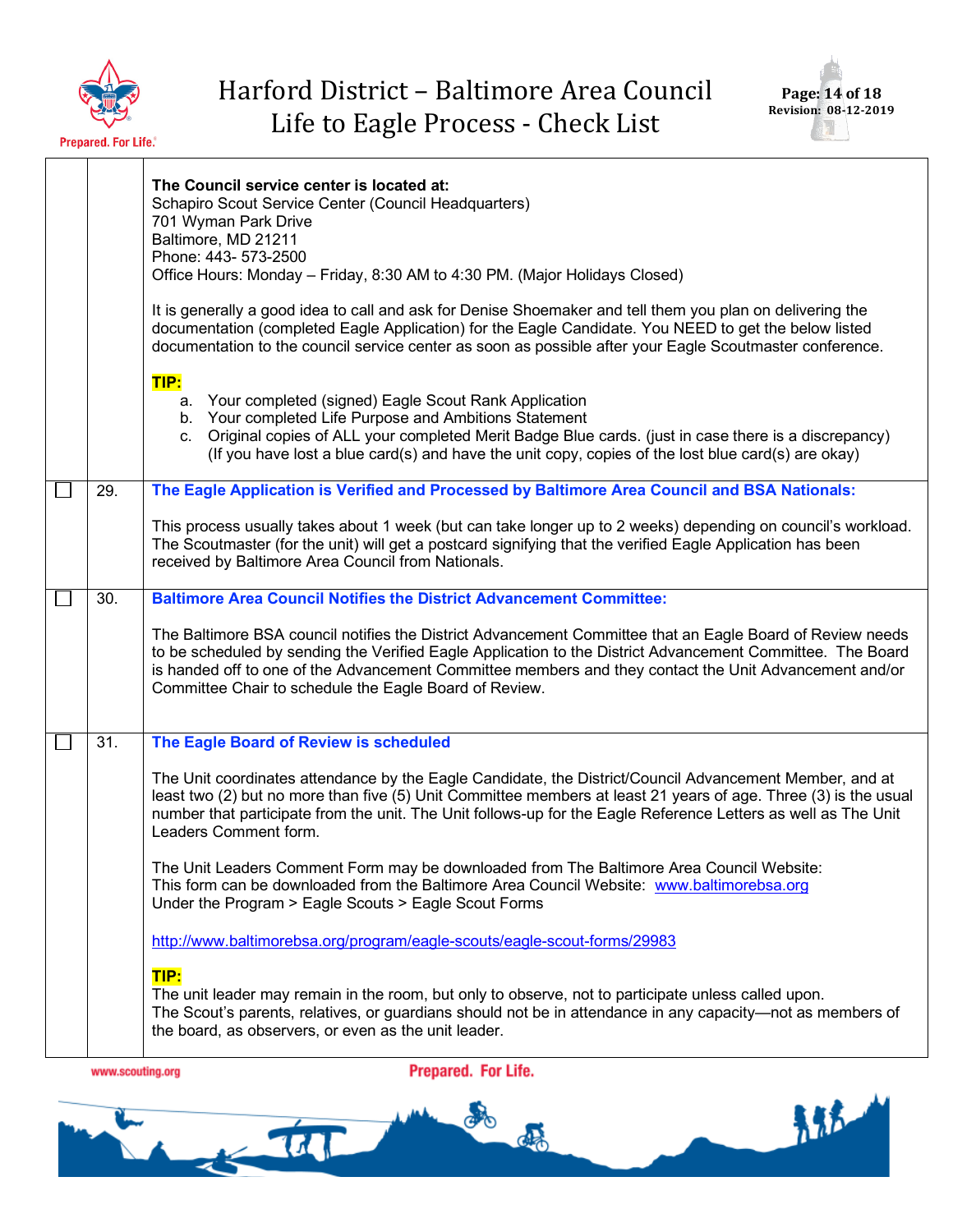



| 32.              | The Eagle Board of Review is held:                                                                                                                                                                                                                                                                                                                                                                                                                                                                                                                                                                                                                                                                                                                                  |
|------------------|---------------------------------------------------------------------------------------------------------------------------------------------------------------------------------------------------------------------------------------------------------------------------------------------------------------------------------------------------------------------------------------------------------------------------------------------------------------------------------------------------------------------------------------------------------------------------------------------------------------------------------------------------------------------------------------------------------------------------------------------------------------------|
|                  | On the agreed date and time, the Eagle Board is convened.<br>The District Advancement Committee assigned to the Eagle Board brings the Verified Eagle Application.<br>The Unit brings the following Items:<br>a. The Eagle Scout Service Project Workbook<br>b. The unopened sealed confidential reference letters<br>c. Unit Advancement Record.<br>d. The Unit Leader Comments Form                                                                                                                                                                                                                                                                                                                                                                               |
|                  | The unit leader may remain in the room, but only to observe, not to participate unless called upon.                                                                                                                                                                                                                                                                                                                                                                                                                                                                                                                                                                                                                                                                 |
|                  | The Scout's parents, relatives, or guardians should not be in attendance in any capacity—not as members of<br>the board, as observers, or even as the unit leader.                                                                                                                                                                                                                                                                                                                                                                                                                                                                                                                                                                                                  |
|                  | The Eagle Candidate should be prepared as follows:                                                                                                                                                                                                                                                                                                                                                                                                                                                                                                                                                                                                                                                                                                                  |
|                  | e. The Eagle candidate should be in their Class-A Uniform (follow your unit's uniform policy).<br>If your class-a uniform is weathered/tattered that shows an active scout as well as character.<br>Please wear your Class-A (follow your Unit's Uniform Policy)<br>Make sure your Scout uniform has all of the appropriate rank patch (Life Scout), patrol patches, current<br>f.<br>Leadership position, if any.<br>g. Merit Badge Sash.<br>h. Your Scout Handbook.<br>Your completed Life Purpose and Ambitions Statement<br>i.<br>Your completed BSA Project Description Form.<br>j.<br>Check with your unit for any other required items.<br>k.<br>TIP:<br>Reference letters, used by the Eagle board are to be turned over to the District Advancement member |
|                  | for proper disposal. No exceptions!                                                                                                                                                                                                                                                                                                                                                                                                                                                                                                                                                                                                                                                                                                                                 |
|                  | The Eagle Board of Review can be conducted up to three (3) months after a Scouts' $18th$ birthday.                                                                                                                                                                                                                                                                                                                                                                                                                                                                                                                                                                                                                                                                  |
|                  | Eagle boards beyond this three (3) month period require an extension form to be filed. Extension requests are<br>rarely granted and must be approved by Council and the BSA National Advancement teams. See the BSA<br>Guide to Advancement for details or contact the District Advancement Chair for more guidance.                                                                                                                                                                                                                                                                                                                                                                                                                                                |
| 33.              | <b>CONGRATULATIONS - YOU ARE AN EAGLE SCOUT!!!</b>                                                                                                                                                                                                                                                                                                                                                                                                                                                                                                                                                                                                                                                                                                                  |
| 34.              | Deliver the completed FINAL Eagle Rank Application to the Baltimore Area Council Service Center                                                                                                                                                                                                                                                                                                                                                                                                                                                                                                                                                                                                                                                                     |
|                  | The Council service center is located at:<br>Schapiro Scout Service Center (Council Headquarters)<br>701 Wyman Park Drive<br>Baltimore, MD 21211<br>Phone: 443- 573-2500<br>Office Hours: Monday - Friday, 8:30 AM to 4:30 PM. (Major Holidays Closed)                                                                                                                                                                                                                                                                                                                                                                                                                                                                                                              |
| www.scouting.org | <b>Prepared. For Life.</b>                                                                                                                                                                                                                                                                                                                                                                                                                                                                                                                                                                                                                                                                                                                                          |

do do 都  $\sqrt{11}$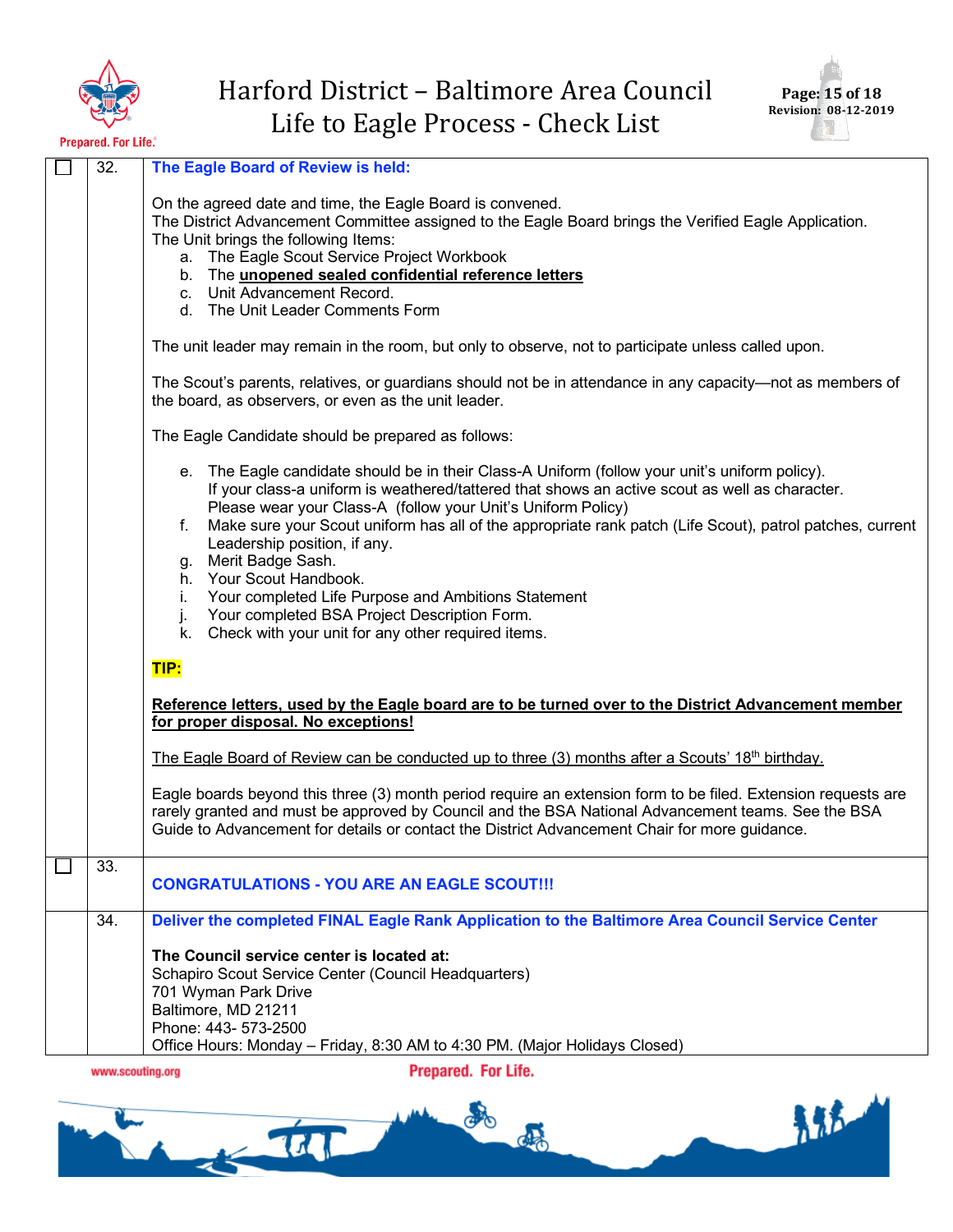



青春

|     | It is generally a good idea to call and ask for Denise Shoemaker and tell them you plan on delivering the Final<br>Eagle Application. Don't Delay, You NEED to get the below listed documentation to the council service center<br>as soon as possible after your Eagle Board Of Review.                                                                                                                     |
|-----|--------------------------------------------------------------------------------------------------------------------------------------------------------------------------------------------------------------------------------------------------------------------------------------------------------------------------------------------------------------------------------------------------------------|
|     | a. Your completed (signed) Eagle Scout Rank Application from the Eagle Board of Review.<br>b. Your completed Life Purpose and Ambitions Statement<br>c. Your completed Baltimore BSA Project Description Form                                                                                                                                                                                                |
|     | TIP:                                                                                                                                                                                                                                                                                                                                                                                                         |
|     | It generally takes 4 weeks for BSA Nationals to process and you to receive the Eagle award (certificate).<br>When you submit your application to council, you can request expedited handling. You will be given a form to<br>fill out requiring a credit card. The National Council charges \$67.22 to expedite; (the fee listed is subject to<br>change) Your certificate is back in about 7 business days. |
| 35. | Baltimore BSA Council and BSA Nationals Will Process the Final Eagle Application.                                                                                                                                                                                                                                                                                                                            |
|     | The process of recording your Eagle Scout Certificate/award can take up to 4-6 weeks. The Scoutmaster (for<br>the unit) will get a postcard signifying that your Eagle Scout award had arrived at the BSA Council Service<br>center.                                                                                                                                                                         |
|     | Don't delay pickup of your Eagle Scout Award. Awards should be picked up no later than two weeks<br>after your Unit Leader/Scoutmaster received the postcard.                                                                                                                                                                                                                                                |
| 36. | Time to Celebrate and Schedule Your Eagle Court of Honor!                                                                                                                                                                                                                                                                                                                                                    |
|     | Check with your unit for details.                                                                                                                                                                                                                                                                                                                                                                            |

www.scouting.org

 $\frac{1}{2}$ 

Prepared. For Life.

ato

de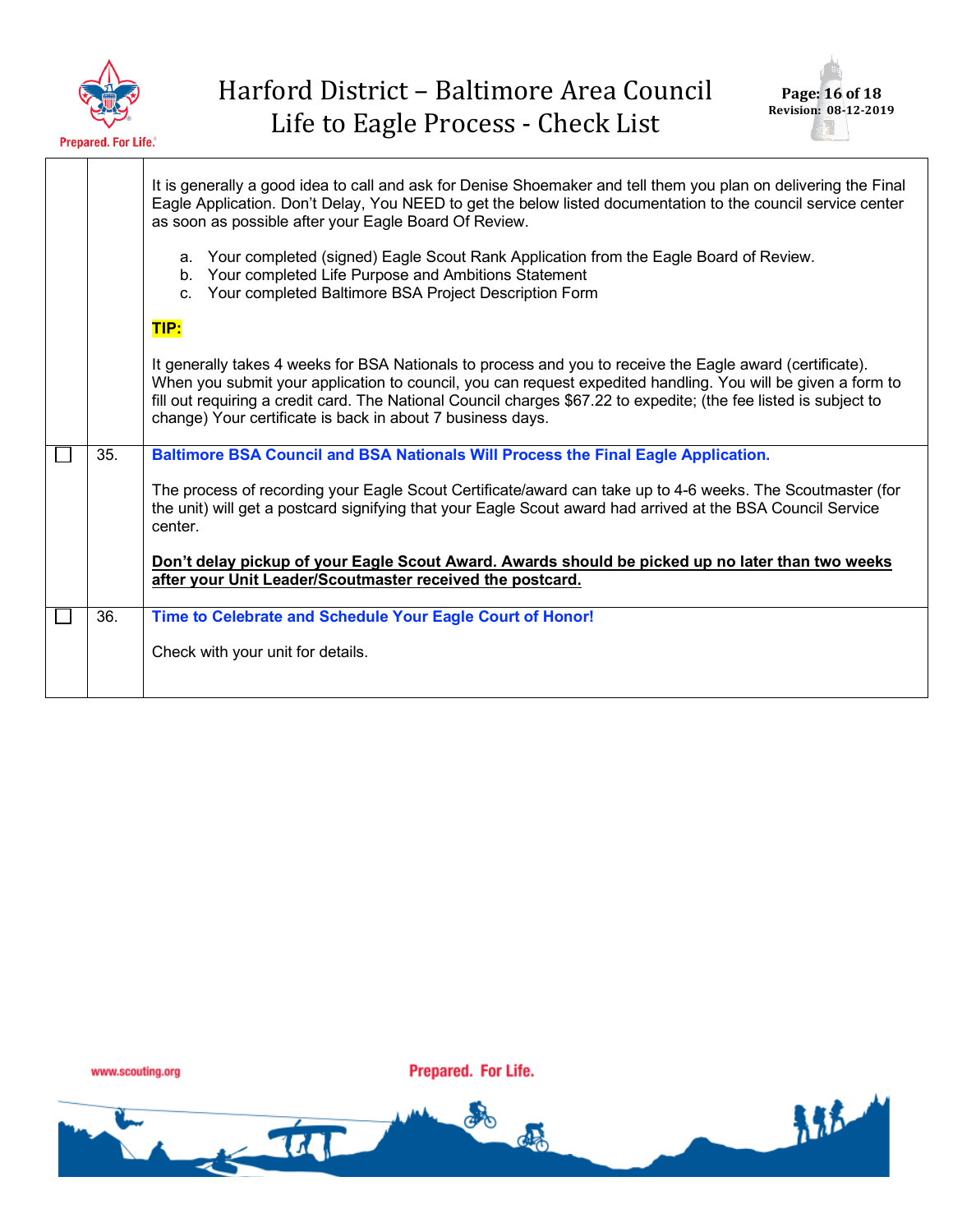



| <b>Revision History</b> |                                                                                                                                                                                                                                                                                                    |  |  |
|-------------------------|----------------------------------------------------------------------------------------------------------------------------------------------------------------------------------------------------------------------------------------------------------------------------------------------------|--|--|
| <b>Date</b>             | <b>Change Description/Details</b>                                                                                                                                                                                                                                                                  |  |  |
| 03-16-2016              | Document proofed by multiple District Advancement Committee members.                                                                                                                                                                                                                               |  |  |
|                         | First use at 2016-03-16 Harford District Life to Eagle.<br>Document will be published on the Harford District Advancement Home Page.                                                                                                                                                               |  |  |
| 08-02-2016              |                                                                                                                                                                                                                                                                                                    |  |  |
|                         | Corrected minor formatting errors.<br>Added step for 10 "Risk Management and Eagle Scout Service Projects" with links to: "Guide to Safe Scouting", "Sweet<br>16 of BSA Safety", "Service Project Planning Guidelines" and "Age Guidelines for Tool Use and Work at Elevations or<br>Excavations". |  |  |
| 08-09-2016              | Fixed type error on Page 11, Step 26.                                                                                                                                                                                                                                                              |  |  |
| 12-13-2016              | Revised Eagle Scout Rank requirements to match the 2016/2017 Rank requirement change. Also, included the appeals and                                                                                                                                                                               |  |  |
|                         | extension request requirements as listed by nationals.                                                                                                                                                                                                                                             |  |  |
| 01-23-2017              | Highlighted recommended forms needed for Eagle Scout Rank Scoutmaster conference.                                                                                                                                                                                                                  |  |  |
| 04-25-2017              | Updated "2017 Eagle Application", updated CSC Eagle Rank request notes, Updated Eagle Award expedite fee.                                                                                                                                                                                          |  |  |
| 09-05-2017              | Corrected various type errors, indicate that Eagle Project Proposal Reviews/Approvals will now require                                                                                                                                                                                             |  |  |
|                         | pre-scheduling at round-table. Also, Advancement Committee will no longer meet Scouts for proposal reviews outside of                                                                                                                                                                              |  |  |
|                         | regularly scheduled round-tables.                                                                                                                                                                                                                                                                  |  |  |
| 10-04-2017              | Changes logos (BSA Logo & Harford District logo)                                                                                                                                                                                                                                                   |  |  |
| 10-06-2017              | Clarified the time frame for council to verify an Eagle application.                                                                                                                                                                                                                               |  |  |
| 08-12-2019              | Removed Jim's contact info and updated it to Dave Bilger.                                                                                                                                                                                                                                          |  |  |
|                         | Updated numerous references to current form editions for Eagle Workbook, Eagle Rank application. Updated Eagle rank<br>requirements section. Updated link to Scouting safely.                                                                                                                      |  |  |

www.scouting.org